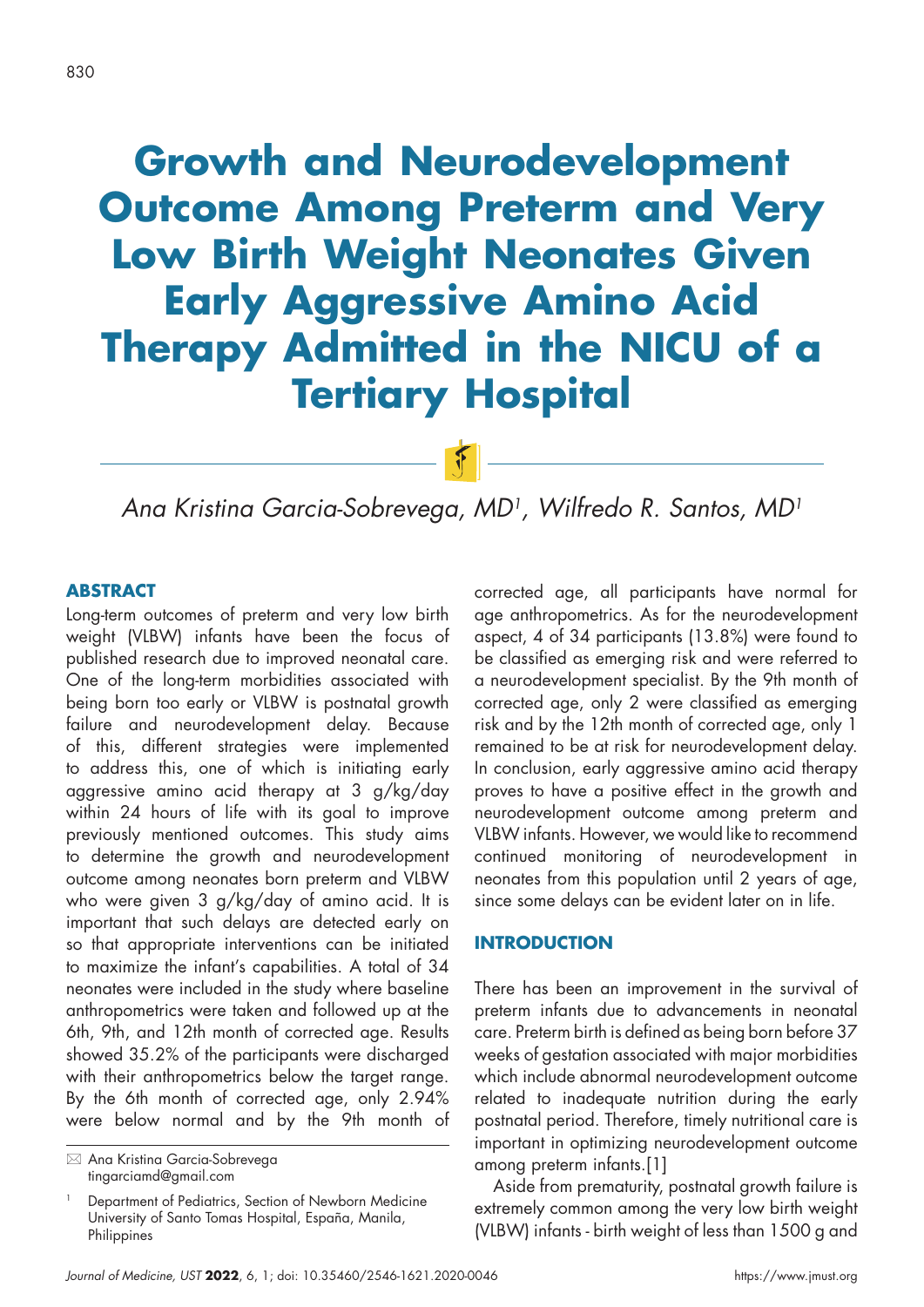related with higher risk of poor neurodevelopment outcome.[2] VLBW infants at times demonstrate difficulties across a wide range of domains: cognitive, language, motor, and behavioral functioning.[1]

The goal of nutritional therapy for both preterm and VLBW infants is the achievement of postnatal growth at a rate that approximates the intrauterine growth in the normal fetus. This goal is best achieved with effective enteral feeding. However, early enteral feeding is commonly limited among this population due to the immaturity of gastrointestinal motor function.[3] Also, even if enteral feeding is being done, the oral feedings given often do not provide the adequate nutrition until full feeds were achieved which might take 7 to 10 days. To address these limitations, early parenteral therapy is initiated soon after birth. Of the major nutritional components, proteins are essential for normal growth and development. Preterm and VLBW infants given intravenous amino acids showed evidence of enhanced growth in the part of the brain responsible for cognition, as proven by an increase in head circumference and brain size.[4] Multiple studies have been done regarding the dose of amino acid therapy to be given to VLBW and preterm infants. With this, the current standard of nutritional therapy is early amino acid therapy, defined as initiating 3.0 g/kg/day of amino acids within the first 24 hours of life. One of the major limitations of the systematic review is the lack of studies that pertain to the longterm effect of nutritional therapy by giving amino acids, particularly the neurodevelopment outcome of preterm and VLBW infants.[5]

#### **METHODOLOGY**

This was a prospective cohort study conducted at the High Risk Clinic of the Outpatient Department of a tertiary hospital which included preterm and very low birth weight newborns admitted at the neonatal intensive care unit (NICU). In this study, we want to determine the growth and neurodevelopment outcome of preterm and very low birth weight infants admitted in the NICU who were given early amino acid therapy. Newborns with major congenital or metabolic abnormalities and asphyxiated infants were not included in the study.

All newborn infants who met the inclusion criteria admitted at the NICU were included in the study provided that the informed consent was signed by the parent/caregiver. All subjects were started on parenteral nutrition containing amino acid (6% Aminosteril) at 3 g/kg/day within 24 hours of life, in accordance with the standards of nutritional therapy. Enteral feeding was initiated as soon as possible and tapering down of amino acids was started once the patient could tolerate 70 ml/kg/day of enteral feeds. The subject's weight and length as well as head circumference was measured until upon discharge and plotted against the Fenton Chart. Once discharged, subjects were followed up at the  $6<sup>th</sup>$ , 9<sup>th</sup>, and 12<sup>th</sup> month of corrected age and assessed by the investigator using the Bayley Scales of Infant and Toddler Development – Third Edition (BSID– III) Screening Tool, neurodevelopment parameters were assessed: cognitive, language, motor, socialemotional and adaptive behavior scales while taking note of weight, length and head circumference and plotted against the WHO growth charts. The results gathered underwent statistical analysis and if determined to have neurodevelopment delay, an immediate referral to a specialist was done.

The sample size was calculated using a formula devised by Krejcie and Morgan and yielded a result of 34 participants.

#### **RESULTS**

A total of 34 participants were included in the study, but only 29 participants completed the study. The five patients who dropped out were admitted in our institution, but were unable to follow-up. To maintain prognostic balance generated from the original random treatment allocation, the data was canned by using the intention-to-treat (ITT) procedure. Perprotocol population is defined as a subset of the ITT population who completed the study without any major protocol violations, to provide information about the potential effects of treatment policy rather than on the potential effects of specific treatment.

The collected data on demographic profile of the respondents were tabulated and presented in frequency, percentage, and mean ± SD as shown in Table 1. Evidently, the patients were equally distributed in terms of gender. Majority of the subjects were classified as very preterm and very low birth infants with mean birth weight of 1.35 kg. The birth lengths were distributed at a range interval of 30 and above with mean birth length of 40.6 cm. The head circumferences had an average of 28.22 cm.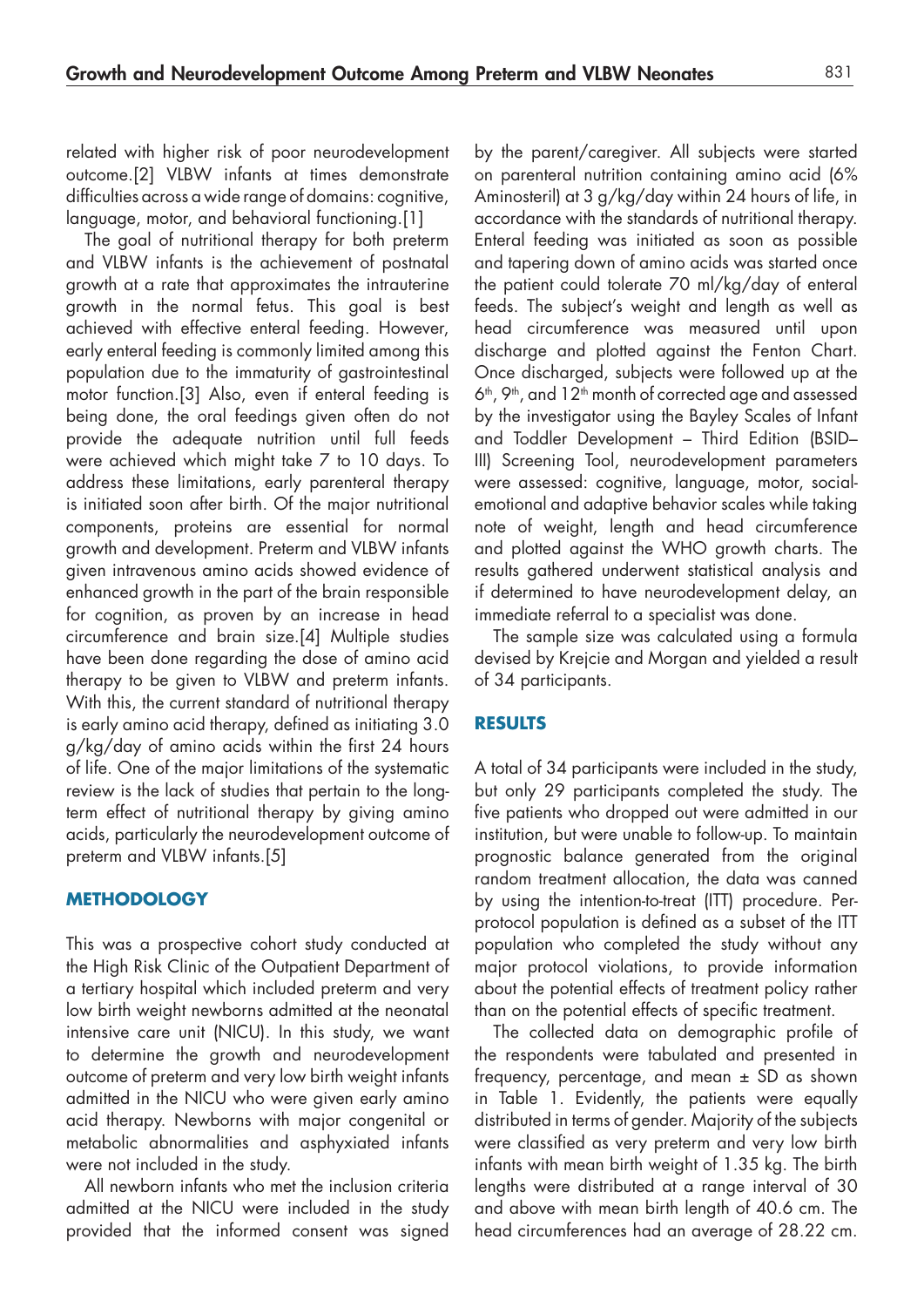| <b>Profile</b>                                                                               | Frequency<br>$(n = 34)$                      | Percentage (%)                           | <b>Mean±SD</b>   |
|----------------------------------------------------------------------------------------------|----------------------------------------------|------------------------------------------|------------------|
| Gender<br>Male<br>Female                                                                     | 17<br>17                                     | 50.0<br>50.0                             |                  |
| Age of Gestation<br>Moderate Preterm<br>Very Preterm<br><b>Extremely Preterm</b>             | 12<br>17<br>5                                | 35.29<br>50.00<br>14.71                  |                  |
| Birth Weight (kg)<br>Low birth weight<br>Very low birth weight<br>Extremely low birth weight | 12<br>20<br>$\overline{2}$                   | 35.29<br>58.82<br>5.88                   | $1.35 \pm 0.35$  |
| Birth Length (cm)<br>$33 - 35$<br>$36 - 38$<br>$39 - 41$<br>$42 - 44$<br>45 and above        | $\sqrt{2}$<br>5<br>6<br>7<br>14              | 5.88<br>14.71<br>17.65<br>20.59<br>41.18 | 40.60±3.72       |
| Head Circumference (cm)<br>$23 - 25$<br>$26 - 28$<br>$29 - 31$<br>32 and above               | $\overline{2}$<br>$\overline{7}$<br>12<br>13 | 5.88<br>20.59<br>35.29<br>38.24          | $28.22 \pm 2.47$ |
| Hospital Stay (days)<br>$15 - 27$<br>$28 - 40$<br>$41 - 53$<br>$54 - 66$<br>67 and above     | 11<br>10<br>$\overline{7}$<br>3<br>3         | 32.35<br>29.41<br>20.59<br>8.32<br>8.32  | 38.59±18.45      |

**Table 1:** Demographic profile of the respondents included in the study

**Table 2:** Descriptive analysis on weight, linear growth and head circumference

| <b>Variables</b>                     | <b>Frequency beyond</b><br>normal | Percentage | Mean±SD          |
|--------------------------------------|-----------------------------------|------------|------------------|
| Weight Gain                          |                                   |            |                  |
| Discharge Weight                     | 12                                | 35.20      | 1.98±0.26        |
| 6 <sup>th</sup> Month Weight         |                                   | 2.94       | $6.93 \pm 0.44$  |
| 9 <sup>th</sup> Month Weight         | O                                 | 0.0        | $8.00 \pm 0.45$  |
| 12 <sup>th</sup> Month Weight        | 0                                 | 0.0        | $9.065 \pm 0.78$ |
| Linear Growth                        |                                   |            |                  |
| Discharge Length                     |                                   | 20.59      | $44.41 \pm 2.33$ |
| 6 <sup>th</sup> Month Length         |                                   | 8.82       | $65.42 \pm 2.00$ |
| 9 <sup>th</sup> Month Length         | 0                                 | 0.0        | $69.39 \pm 1.97$ |
| 12 <sup>th</sup> Month Length        | 0                                 | 0.0        | $73.53 \pm 1.46$ |
| <b>Head Circumference</b>            |                                   |            |                  |
| Discharge Circumference              | 4                                 | 11.76      | $31.50 \pm 1.19$ |
| 6 <sup>th</sup> Month Circumference  | Ω                                 | 0.0        | 42.98±0.97       |
| 9 <sup>th</sup> Month Circumference  | 0                                 | 0.0        | $45.10 \pm 1.01$ |
| 12 <sup>th</sup> Month Circumference | 0                                 | 0.0        | $46.10 \pm 1.09$ |

Most of the subjects stayed 15 to 40 days in the hospital with an average of 38.59 days.

Table 2 presents the descriptive analysis on weight, linear growth, and head circumference of the subjects. The results showed that there were 12

(35.2%) participants below their normal weight from the target range of  $10<sup>th</sup>$  to  $90<sup>th</sup>$  percentile at the time of discharge with the average weight of 1.98 kg. At the 6<sup>th</sup> month of corrected age, upon follow up, the number of participants with below normal weight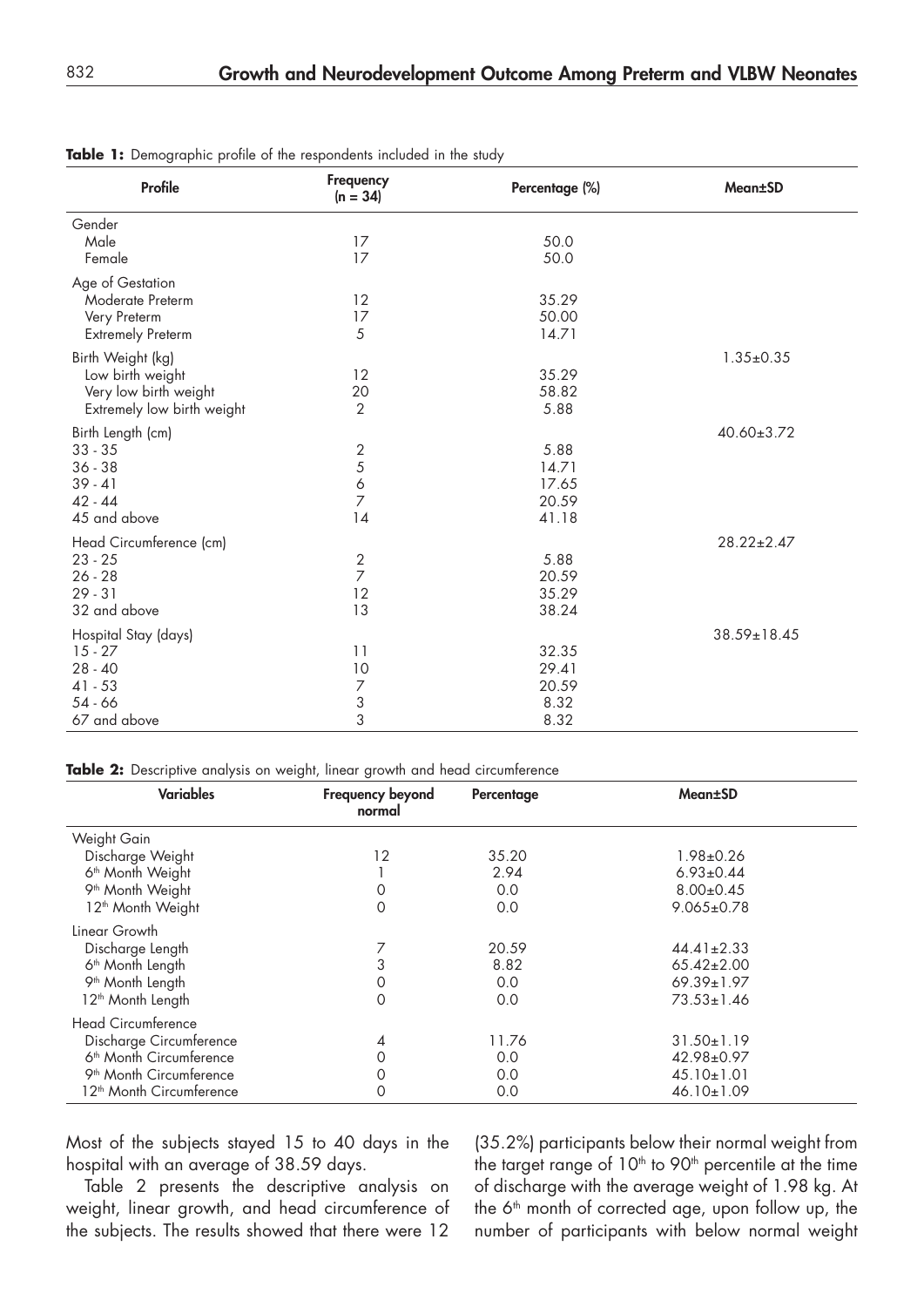| <b>Description</b>                             | Frequency | Percentage |
|------------------------------------------------|-----------|------------|
| Bayley Scales Result on 6 <sup>th</sup> Month  |           |            |
| At Risk                                        | 0         | 0.0        |
| <b>Emerging Risk</b>                           | 4         | 13.8       |
| Competent                                      | 25        | 86.2       |
| Bayley Scales Result on 9th Month              |           |            |
| At Risk                                        | 0         | 0.0        |
| <b>Emerging Risk</b>                           | ⌒         | 6.9        |
| Competent                                      | 27        | 93.1       |
| Bayley Scales Result on 12 <sup>th</sup> Month |           |            |
| At Risk                                        | 0         | 0.0        |
| <b>Emerging Risk</b>                           |           | 3.4        |
| Competent                                      | 28        | 96.6       |

**Table 3:** Bayley Scales result on neurodevelopment outcome assessed on 6th, 9th, and 12th month of corrected age

**Table 4:** Paired T-test analysis on weight, linear growth and head circumference of the respondents from the baseline to 12th month of corrected age

| <b>Description</b>                       | t-value | p-value<br>$p = 0.05$ | <b>Remarks</b> |
|------------------------------------------|---------|-----------------------|----------------|
| Weight Gain                              |         |                       |                |
| Baseline x Discharge Weight              | 8.29    | 0.000                 | Significant    |
| Baseline x 6 <sup>th</sup> Month Weight  | 48.30   | 0.000                 | Significant    |
| Baseline x 9 <sup>th</sup> Month Weight  | 57.91   | 0.000                 | Significant    |
| Baseline x 12 <sup>th</sup> Month Weight | 58.43   | 0.000                 | Significant    |
| Linear Growth                            |         |                       |                |
| Baseline x Discharge Length              | 6.13    | 0.000                 | Significant    |
| Baseline x 6th Month Length              | 31.62   | 0.000                 | Significant    |
| Baseline x 9th Month Length              | 36.59   | 0.000                 | Significant    |
| Baseline x 12th Month Length             | 43.31   | 0.000                 | Significant    |
| <b>Head Circumference</b>                |         |                       |                |
| Baseline x Discharge Head                | 7.77    | 0.000                 | Significant    |
| Circumference                            | 30.84   | 0.000                 | Significant    |
| Baseline x 6th Month Head                | 33.09   | 0.000                 | Significant    |
| Circumference                            | 34.06   | 0.000                 | Significant    |
| Baseline x 9th Month Head                |         |                       |                |
| Circumference                            |         |                       |                |
| Baseline x 12th Month Head               |         |                       |                |
| Circumference                            |         |                       |                |

decreased to 1 (2.94%) with the average weight of 6.93 kg. All participants had normal weight for age by the  $9<sup>th</sup>$  month of corrected age. There were 7 (20.59%) participants with below normal linear length at the time of discharge with average length of  $44.41$  cm. By the 6<sup>th</sup> month corrected age, it decreased to 3 (2.94%) with average weight of 65.42 cm, and by the  $9<sup>th</sup>$  month of corrected age, all participants had normal for age linear growth. As for head circumference, there were 4 (11.76%) participants with below normal head circumference at the time of discharge with average measure of  $31.50$  cm, and by the  $6<sup>th</sup>$  month of corrected age, all participants had normal measurement of head circumference.

Table 3 presents the neurodevelopment outcome of the respondents assessed on the 6th, 9<sup>th</sup>, and 12th month of corrected age using the Bayley scale. The results showed that there were no subjects classified as "at risk for developing neurodevelopment delay" on the  $6<sup>th</sup>$ ,  $9<sup>th</sup>$ , or  $12<sup>th</sup>$  month of corrected age. There were 4 (13.8%) respondents classified as "emerging risk" while 25 (86.2%) subjects were classified as competent using the Bayley scales on the 6<sup>th</sup> month. On the  $9<sup>th</sup>$  month of corrected age, only 2 (6.9%) were classified as "emerging risk" and it decreased to  $1$  (3.4%) by the  $12<sup>th</sup>$  month of corrected age.

 The paired t-test analysis on weight, linear growth, and head circumference of the respondents from the baseline to the 12th month of corrected age was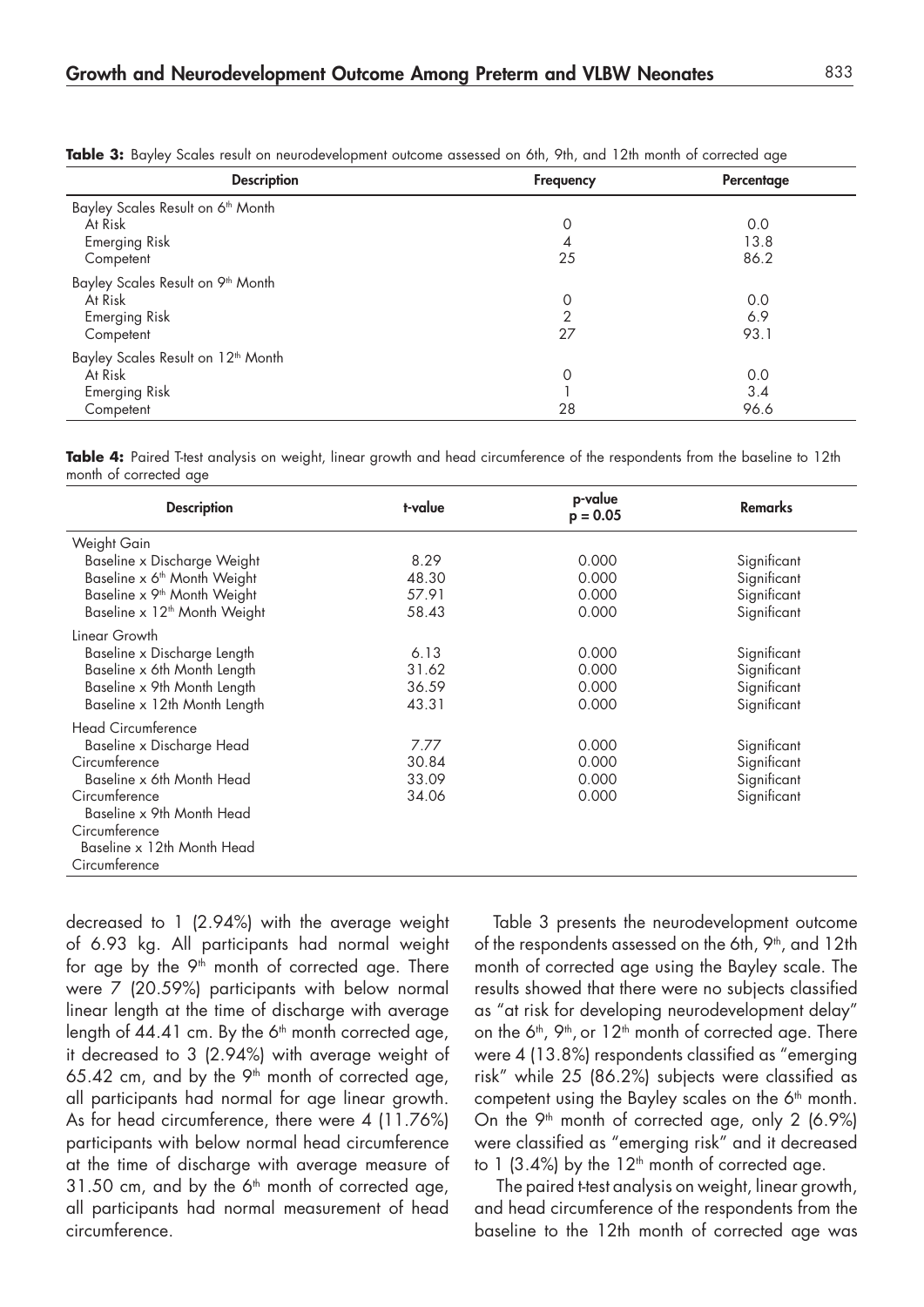assessed and summarized in Table 4. The t-value between baseline and discharge weight was 8.29 with p-value of 0.000 at a level of significance of 0.05. Thus, the result shows that there is significant weight gain of the participants from the time of birth to time of discharge. Consequently, the p-values of comparisons of weight gain from the baseline to 12<sup>th</sup> month of corrected age was 0.000 with t-values of 8.29, 48.30, 57.91, and 58.43, respectively. Generally, there were significant increases on respondents' weight from baseline weight to the 12<sup>th</sup> month weight. The p-values between birth lengths compared continuously to discharge date until follow up at the  $6<sup>th</sup>$ ,  $9<sup>th</sup>$ , and  $12<sup>th</sup>$  month of corrected age was 0.000 with t-value of 6.13, 31.62, 36.59, and 43.31, respectively. Thus, the results show that there is significant gain on the linear growth of respondents started at the time of discharge and continuously acquired the same results up to the 12-month period. The p-values between head circumference at birth, compared to measurements taken upon discharge up to the  $12<sup>th</sup>$  month of corrected age was 0.000 with t-value of 7.77, 30.84, 33.09, and 34.06, respectively. Thus, the result showed that there was significant gain on the linear growth of respondents started at the time of discharge and continuously acquired the same results up to the 12-month period.

# **DISCUSSION**

Major developments in neonatal care have resulted in improved survival of preterm infants.[4] Despite this, poor weight gain remains the most frequent morbidity seen in VLBW infants. Another frequently occurring morbidity seen is neurodevelopment impairment. There have been extensive studies that link neurodevelopment impairment and early undernutrition.[1] With these findings, it has been the standard of care to start very preterm and VLBW infants with early aggressive amino acid therapy, that is, giving 3 g/kg/day of amino acid as early as 24 hours of life. This accounts for the 0.3 g/ kg/day to mimic intrauterine changes in the body composition,  $+ 2.2$  g/kg/day to 2.5 g/kg/day for normal growth + 1 g/kg/day for the obligatory urinary and dermal protein loss. Recent studies have shown that protein delivery of 3 g/kg/day beginning on day 1 of life is safe and associated with plasma amino acid concentrations similar to those of a second and third trimester fetus.[7]

A systematic review which compared early and late administration of amino acids among preterm infants included seven randomized controlled trials that showed safety in administering 3 g/kg/day of amino acid as evidenced by normal blood urea nitrogen levels despite positive nitrogen balance with a variable finding with regard to its effect on head circumference growth.

During the past 10 years, there has been an increasing number of screening tests available to assist physicians in identifying babies who may need further assessment. The Bayley Scales of Infant and Toddler development, Third Edition (BSID–III) Screening Tool was developed to assess the infant using different domains: cognitive, language, fine and gross motor movement among infants aged 0-18 months of corrected age. With minimal training, the test can be administered by the members of health care.[8]

Analysis of the study results showed that the subjects included more of very preterm and VLBW infants who stayed at the NICU for at least 15-27 days as shown in Table 1. Of the 34 respondents, only 29 completed the study. Since our institution is a tertiary and referral hospital, we get patients who live far away from our area, making follow up after discharge difficult.

Of the subjects included, 35.2% had below normal weight, 20.59% had below normal length, and 11.75% had below normal measurement of head circumference upon discharge. This indicates that a majority of the patients were able to have normal anthropometrics by the time of discharge. However, current studies show that it is important for monitoring growth after NICU discharge, and going by the data gathered there is an upward trend in all areas of growth (weight, length, and head circumference) at the 6<sup>th</sup>, 9<sup>th</sup>, and  $12<sup>th</sup>$  month of corrected age.

Among the participants 86.2% were deemed competent using the Bayley Scales taken at the  $6<sup>th</sup>$  month of corrected age, with only 4 of  $13.8\%$ classified as emerging risk for delay. All patients classified as emerging risk were referred to a neurodevelopment specialist for further evaluation and early intervention. The four patients who were classified as emerging risk were extremely preterm infants who stayed at the NICU the longest and had a difficult neonatal course. On further followup at the 9<sup>th</sup> and 12<sup>th</sup> month of corrected age, we can observe a decrease in the number of infants classified as emerging risk for delay, which could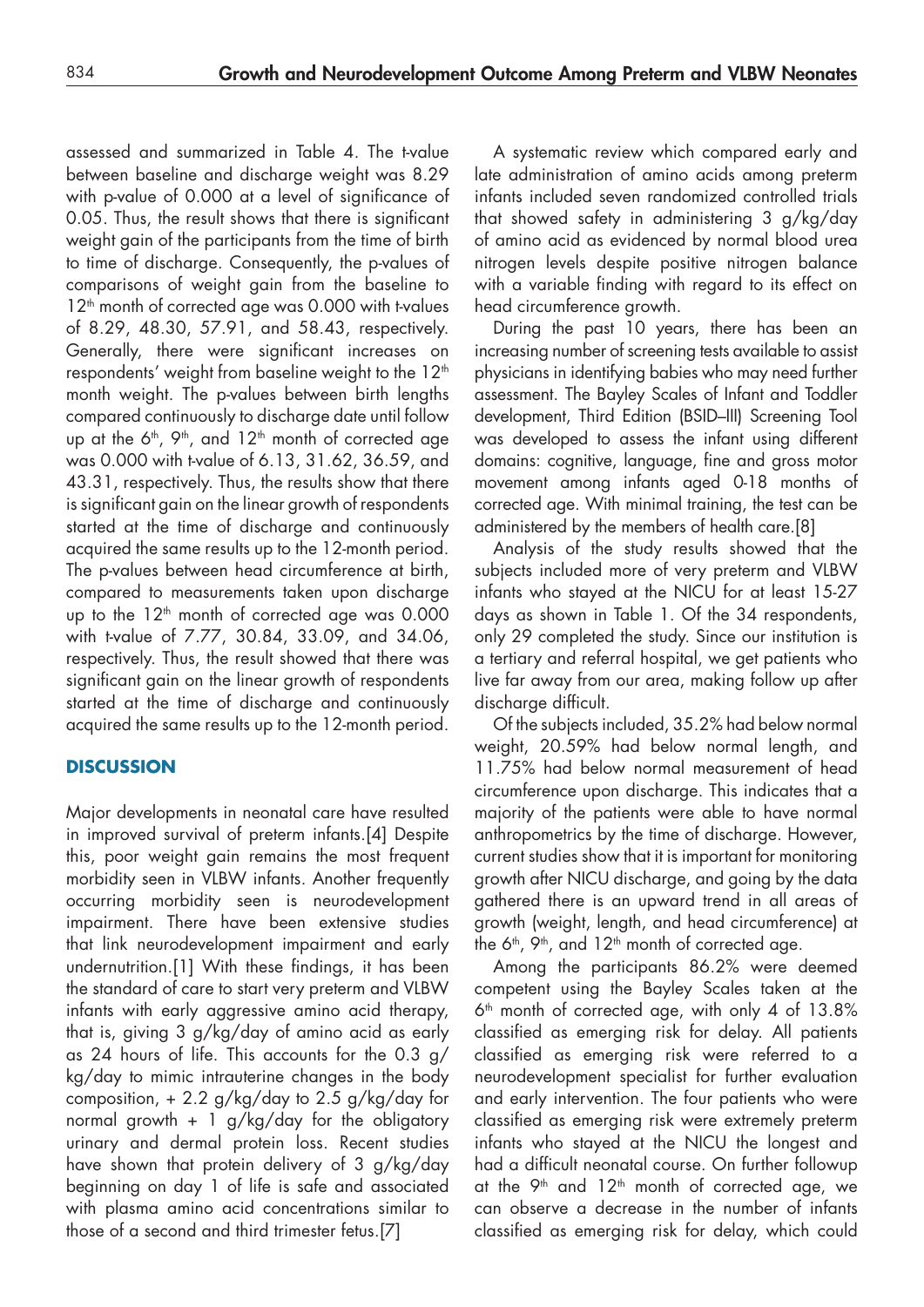indicate an improvement in the neurodevelopment aspect of these patients, and only one remained to be in the emerging risk category by the  $12<sup>th</sup>$ month of corrected age. This patient was already started on occupational therapy as advised by the neurodevelopment specialist.

Lastly, table 4 showed the paired t-test analysis of baseline anthropometrics in comparison to measurements taken upon discharge and follow up and showed significant results.

#### **CONCLUSION AND RECOMMENDATIONS**

Very preterm and VLBW infants are considered a high risk population in developing long-term complications related to prematurity such as problems in growth as well as neurodevelopment delay. Early identification of such complications is important for prompt intervention.

The results of this study clearly illustrate the longterm benefits of giving early aggressive amino acid therapy among high risk neonates, specifically in terms of growth and neurodevelopment.

However, one of the limitations of this study is the number of patients who were unable to complete the study. Also, the study, only followed up participants up to 12 months of corrected age, and it would be better if they can be followed up until 2 years of age and longer.

This research only focused on the nutritional intervention, in the form of early amino acid administration, and since neurodevelopment delay can be multifactorial, another recommendation for future studies is to include other factors that may influence the outcome of having neurodevelopment delay such as episodes of hypoglycemia, sepsis, etc.

#### **Acknowledgment**

This research would not have been possible if not for the support of the Department of Medical Education and Research, Research Ethics Committee, as well as the Section of Newborn Medicine of the University of Santo Tomas Hospital. The author would also like to acknowledge Mr. Noel Potenciano for the assistance in doing statistical analysis of this study.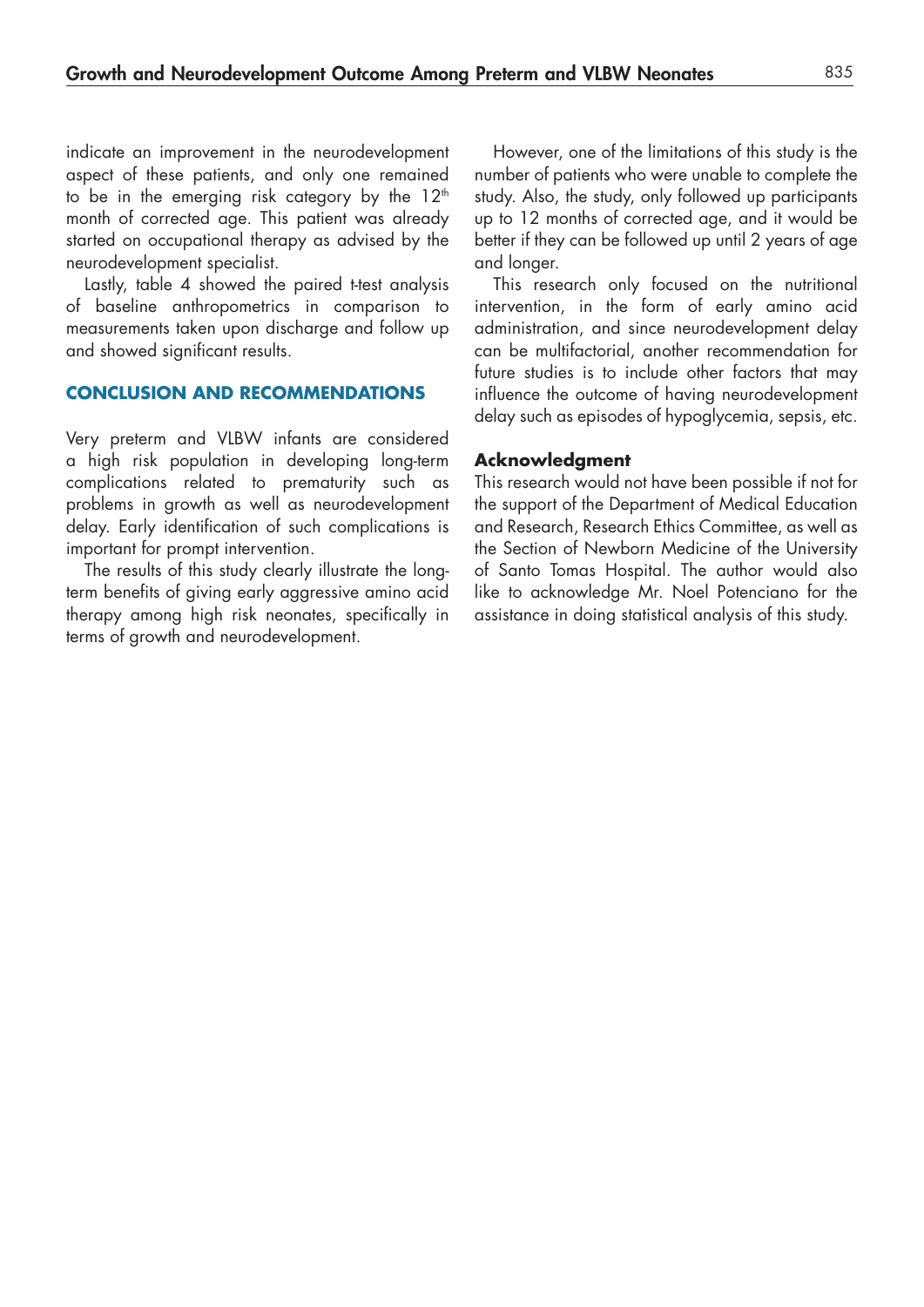#### **REFERENCES**

- 1. Belfort MB, Ehrenkranz RA. Neurodevelopmental outcomes and nutritional strategies in very low birth weight infants. Seminars in Fetal and Neonatal Medicine [Internet]. 2017 Feb;22(1):42–8. Available from: http://dx.doi. org/10.1016/j.siny.2016.09.001
- 2. Ihab AN. Impact of early and high doses of amino acid supplement on the growth and development of preterm and low birth weight neonates. *Clinical Pediatrics*. 2016 April.1(3: 1.
- 3. Chawla D, Thukral A, Agarwal R, Deorari AK, Paul VK. Parenteral nutrition. *Indian J Pediatr* [Internet]. 2008 Apr;75(4). Available from: http://dx.doi.org/10.1007/ s12098-008-0042-5
- 4. Velaphi S. Nutritional requirements and parenteral nutrition in preterm infants. *South African Journal of Clinical Nutrition* [Internet]. 2011 Jan;24(sup3):27–31. Available from: http://dx.doi.org/10.1080/16070658.2011.11734377
- 5. Trivedi A, Sinn J.Early versus late administration of amino acids in preterm infants receiving parenteral nutrition. *Cochrane Database of Systematic Reviews* 2013. [cited 2019 August 3]. Available from: [https://www.](https://www.cochranelibrary.com/cdsr/doi/10.1002/14651858.CD008771.pub2/abstract.) [cochranelibrary.com/cdsr/doi/10.1002/14651858.](https://www.cochranelibrary.com/cdsr/doi/10.1002/14651858.CD008771.pub2/abstract.) [CD008771.pub2/abstract.](https://www.cochranelibrary.com/cdsr/doi/10.1002/14651858.CD008771.pub2/abstract.) DOI: [https://doi.](https://doi.org/10.1002/14651858.CD008771.pub2) [org/10.1002/14651858.CD008771.pub2](https://doi.org/10.1002/14651858.CD008771.pub2)
- 6. Kamarudin A, Manan M, Zulkifly H, Neoh C, Ali S, Ming L. Amino acid dosing in parenteral nutrition for very low birth weight preterm neonates: an outcome assessment. *Asia Pacific Journal of Clinical Nutrition*. 2016. [cited 2019 August 3];25(1):53-61. Available from: https://search. informit.org/doi/10.3316/ielapa.908268313931029
- 7. Valentine CJ, Fernandez S, Rogers L, Gulati P, Hayes J, Lore P, et al. Early amino acid administration improves preterm

infant weight. *Journal of Perinatology*. 2009 May. [cited 2019 August 3];29:428-432. Available from: https:// www.nature.com/articles/jp200951

8. Jackson BJ, Needelman H, Roberts H, Willet S, McMorris C. Bayley scales of infant development screening test-gross motor subtest. *Pediatric Physical Therapy* [Internet]. 2012;24(1):58–62. Available from: [http://dx.doi.](http://dx.doi.org/10.1097/PEP.0b013e31823d8ba0) [org/10.1097/PEP.0b013e31823d8ba0](http://dx.doi.org/10.1097/PEP.0b013e31823d8ba0)

**COOD** Open Access This article is licensed under a Creative Commons Attribution-NonCommercial-ShareAlike 4.0 International License, which permits use, share — copy and redistribute the material in any medium or format, adapt — remix, transform, and build upon the material, as long as you give appropriate credit, provide a link to the license, and indicate if changes were made. You may do so in any reasonable manner, but not in any way that suggests the licensor endorses you or your use. You may not use the material for commercial purposes. If you remix, transform, or build upon the material, you must distribute your contributions under the same license as the original. You may not apply legal terms or technological measures that legally restrict others from doing anything the license permits. The images or other third party material in this article are included in the article's Creative Commons license, unless indicated otherwise in a credit line to the material. If material is not included in the article's Creative Commons license and your intended use is not permitted by statutory regulation or exceeds the permitted use, you will need to obtain permission directly from the copyright holder. To view a copy of this license, visit https://creativecommons.org/licenses/by-nc-sa/4.0/.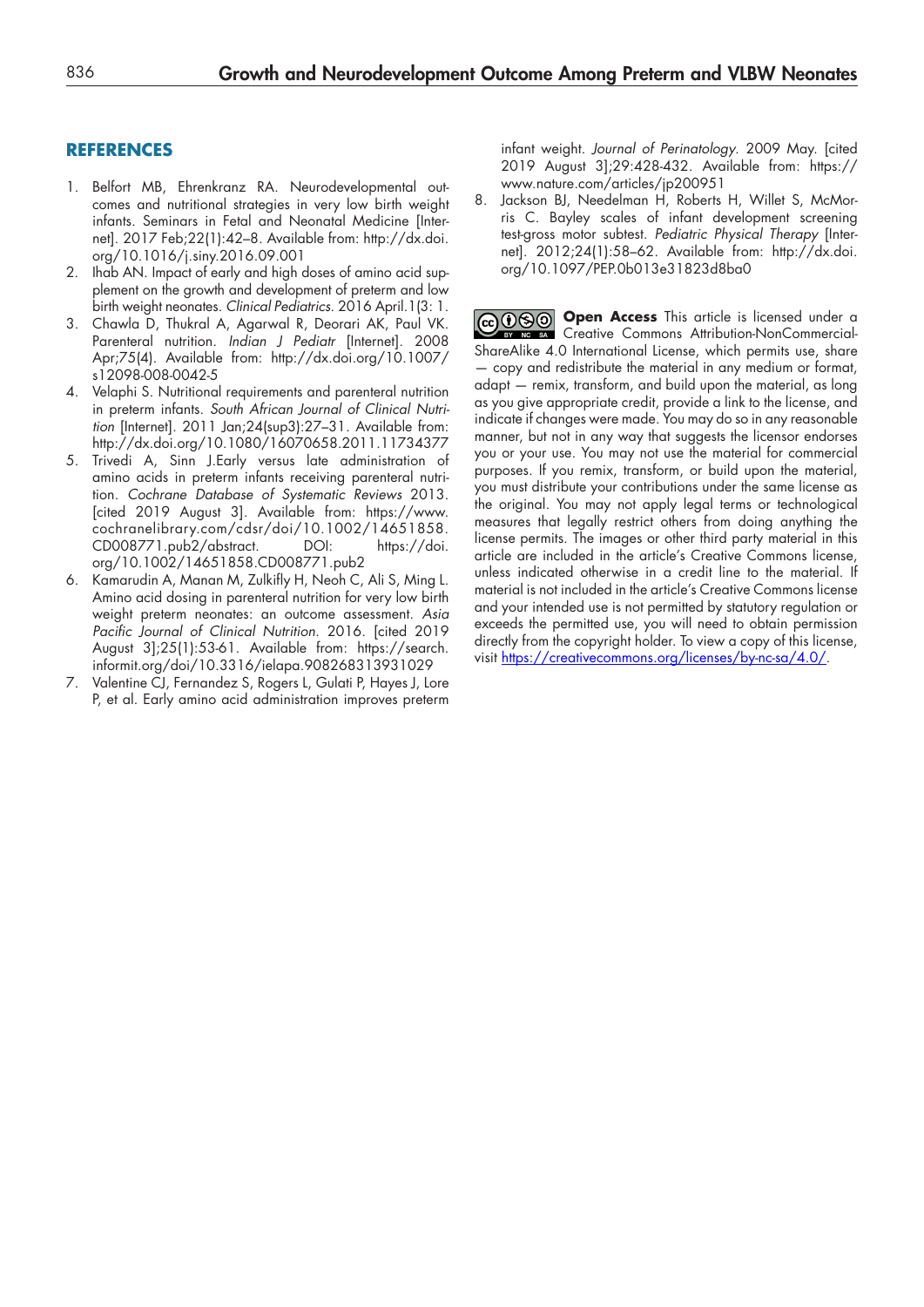| HOSPITAL<br><b>TOTAL</b><br><b>DAYS</b><br>ಸಿ    | 35 days<br>percentile<br>$10^{T}$  | 34 days<br>percentile<br>$\sum_{i=1}^{n}$ | 19 days<br>percentile<br>50TH  | 65 days<br>percentile<br>50 <sup>th</sup> | 58 days<br>percentile<br>50 <sup>th</sup> | 49 days<br>percentile<br>$\overline{O}$ | 37 days<br>percentile<br>10 <sup>th</sup> | 17 days<br>percentile<br>50 <sup>th</sup> | 80 days<br>percentile<br>50 <sup>#</sup> | 35 days<br>percentile<br>50 <sup>th</sup> | 50 days<br>percentile<br>$50^{\text{th}}$ | 43 days<br>percentile<br>50 <sup>th</sup> | 65 days<br>percentile<br>$\leq 10^{\text{th}}$ | 22 days<br>percentile<br>10 <sup>th</sup> | 22 days<br>percentile<br>50 <sup>#</sup> | 19 days<br>percentile<br>10 <sup>th</sup> | 47 days<br>percentile<br>10 <sup>th</sup> | 36 days<br>percentile<br>501н  | 27 days<br>percentile<br>50 <sup>#</sup> |  |
|--------------------------------------------------|------------------------------------|-------------------------------------------|--------------------------------|-------------------------------------------|-------------------------------------------|-----------------------------------------|-------------------------------------------|-------------------------------------------|------------------------------------------|-------------------------------------------|-------------------------------------------|-------------------------------------------|------------------------------------------------|-------------------------------------------|------------------------------------------|-------------------------------------------|-------------------------------------------|--------------------------------|------------------------------------------|--|
| <b>CIRCUMFERENCE</b><br><b>DISCHARGE</b><br>HEAD | 30.5cm                             | 31 cm                                     | 31.5 cm                        | 32 cm                                     | $32 \text{ cm}$                           | $32 \text{ cm}$                         | 31 cm                                     | 32.5 cm                                   | 33 cm                                    | $32 \text{ cm}$                           | 32.5 cm                                   | 33 cm                                     | 31 cm                                          | $32 \text{ cm}$                           | 32 cm                                    | $30.5 \text{ cm}$                         | 31 cm                                     | $32 \text{ cm}$                | $33 \text{ cm}$                          |  |
| ಸ                                                | percentile<br>$\frac{1}{\sqrt{2}}$ | percentile<br>$\frac{1}{\sqrt{2}}$        | percentile<br>50 <sup>#</sup>  | percentile<br>$10^{\circ}$                | percentile<br>50 <sup>#</sup>             | percentile<br>$\sum_{i=1}^{n}$          | percentile<br>$\overline{O}^*$            | percentile<br>10 <sup>th</sup>            | percentile<br>10 <sup>th</sup>           | percentile<br>$\sum_{i=1}^{n}$            | percentile<br>$\sum_{i=1}^{n}$            | percentile<br>10 <sup>th</sup>            | percentile<br>$\overline{O}^*$                 | percentile<br>50 <sup>™</sup>             | percentile<br>10 <sup>th</sup>           | percentile<br>$\sum_{k=1}^{n}$            | percentile<br>$\leq 10^{\text{th}}$       | percentile<br>50TH             | percentile<br>$\sum_{i=1}^{n}$           |  |
| <b>DISCHARGE</b><br><b>HISNET</b>                | 41.5 cm                            | 42 cm                                     | 44 cm                          | 44 cm                                     | 42 cm                                     | 46.5 cm                                 | 44 cm                                     | 46 cm                                     | 48 cm                                    | 45 cm                                     | 46 cm                                     | 46 cm                                     | ξ<br>$\overline{4}$                            | ξ<br>$\overline{4}$                       | 44 cm                                    | 43 cm                                     | 43 cm                                     | 46 cm                          | 45 cm                                    |  |
| ಸ                                                | percentile<br>$10^{18}$            | percentile<br>$\sum_{k=1}^{n}$            | percentile<br>50 <sup>th</sup> | percentile<br>10 <sup>th</sup>            | percentile<br>Ť,                          | percentile<br>$10^{TH}$                 | percentile<br>$\frac{1}{2}$               | percentile<br>10 <sup>th</sup>            | percentile<br>$\sum_{k=1}^{n}$           | percentile<br>$-10th$                     | percentile<br>10 <sup>th</sup>            | percentile<br>$\sum_{i=1}^{n}$            | percentile<br>$< 10th$                         | percentile<br>$\leq 10^{th}$              | percentile<br>10 <sup>th</sup>           | percentile<br>$\sum_{k=1}^{n}$            | percentile<br>10 <sup>th</sup>            | percentile<br>$\sum_{i=1}^{n}$ | percentile<br>$\leq 10^{\text{th}}$      |  |
| <b>DISCHARGE</b><br>WEIGHT                       | $2.2$ kg                           | $1.84$ kg                                 | $2 \text{ kg}$                 | $2.1$ kg                                  | $1.75$ kg                                 | $2.4$ kg                                | $2$ kg                                    | 2.09 kg                                   | $2.2$ kg                                 | 1.97 kg                                   | $2.18$ kg                                 | $2.54$ kg                                 | 2.11 kg                                        | $2.12$ kg                                 | $2 \text{ kg}$                           | 1.75kg                                    | 2.06 kg                                   | $2.14$ kg                      | 1.91 kg                                  |  |
| <b>CUMFERENCE</b><br>HEAD<br>Ğ                   | 29 cm                              | 29 cm                                     | 30.5 cm                        | 24.5 cm                                   | $26 \text{ cm}$                           | $27 \text{ cm}$                         | 29.5 cm                                   | 31 cm                                     | $22.5 \text{ cm}$                        | 29 cm                                     | $30 \text{ cm}$                           | $27 \text{ cm}$                           | 25.5 cm                                        | 30 cm                                     | 30 cm                                    | 29.5 cm                                   | $27 \text{ cm}$                           | 29 cm                          | 30 cm                                    |  |
| <b>LENGTH</b><br><b>BIRTH</b>                    | 40.5 cm                            | 40.5 cm                                   | 44 cm                          | 35 cm                                     | 35 cm                                     | 39 cm                                   | 41.5 cm                                   | 45 cm                                     | 33 cm                                    | 43 cm                                     | 45 cm                                     | 40 cm                                     | 38 cm                                          | 45 cm                                     | 45 cm                                    | 40 cm                                     | 38 cm                                     | 43 cm                          | 43 cm                                    |  |
| WEIGHT<br><b>BIRTH</b>                           | 1.66 kg                            | $1.15$ kg                                 | $1.76$ kg                      | $0.88$ kg                                 | $0.85$ kg                                 | 1.39 kg                                 | $1.43$ kg                                 | 1.89 kg                                   | 0.73 kg                                  | $1.57$ kg                                 | 1.0 kg                                    | $1.2 \text{ kg}$                          | $1.25$ kg                                      | $1.43$ kg                                 | $1.8 \text{ kg}$                         | ତ୍ର<br>$\ddot{5}$                         | $1.07$ kg                                 | 1.61 kg                        | 1.66 kg                                  |  |
| <b>AOG</b>                                       | 31-32 wks                          | 32-33 wks                                 | $32 \text{ wks}$               | 26-27 wks                                 | 27-28 wks                                 | 30-31 wks                               | 31-32 wks                                 | 32-33 wks                                 | 26-27 wks                                | 30-31 wks                                 | 29-30 wks                                 | 30-31 wks                                 | 29-30 wks                                      | 33-34 wks                                 | 31-32 wks                                | 34-35 wks                                 | 28-29 wks                                 | 30-31 wks                      | 32-33 wks                                |  |
| <b>SEX</b>                                       | $\mathsf{L}\mathsf{L}$             | $\mathsf{L}\mathsf{L}$                    | $\mathsf{L}\mathsf{L}$         | $\leq$                                    | $\mathbf{L}$                              | $\underline{\mathsf{L}}$                | Σ                                         | ξ                                         | ξ                                        | ξ                                         | $\underline{\mathsf{L}}$                  | $\leq$                                    | ξ                                              | Щ                                         | ξ                                        | $\mathsf{L}\mathsf{L}$                    | $\lesssim$                                | $\mathbf{L}$                   | ξ                                        |  |
| CODE                                             | $\overline{O}$                     | 002                                       | 003                            | 004                                       | 005                                       | 006                                     | 007                                       | 008                                       | 009                                      | 010                                       | $\overline{0}$                            | 012                                       | 013                                            | 014                                       | 015                                      | 016                                       | $\overline{0}1\overline{7}$               | 018                            | 019                                      |  |

# Growth and Neurodevelopment Outcome Among Preterm and VLBW Neonates 837

## **APPENDICES**

#### **APPENDIX A: PATIENT DATA SHEET**

Continues Continues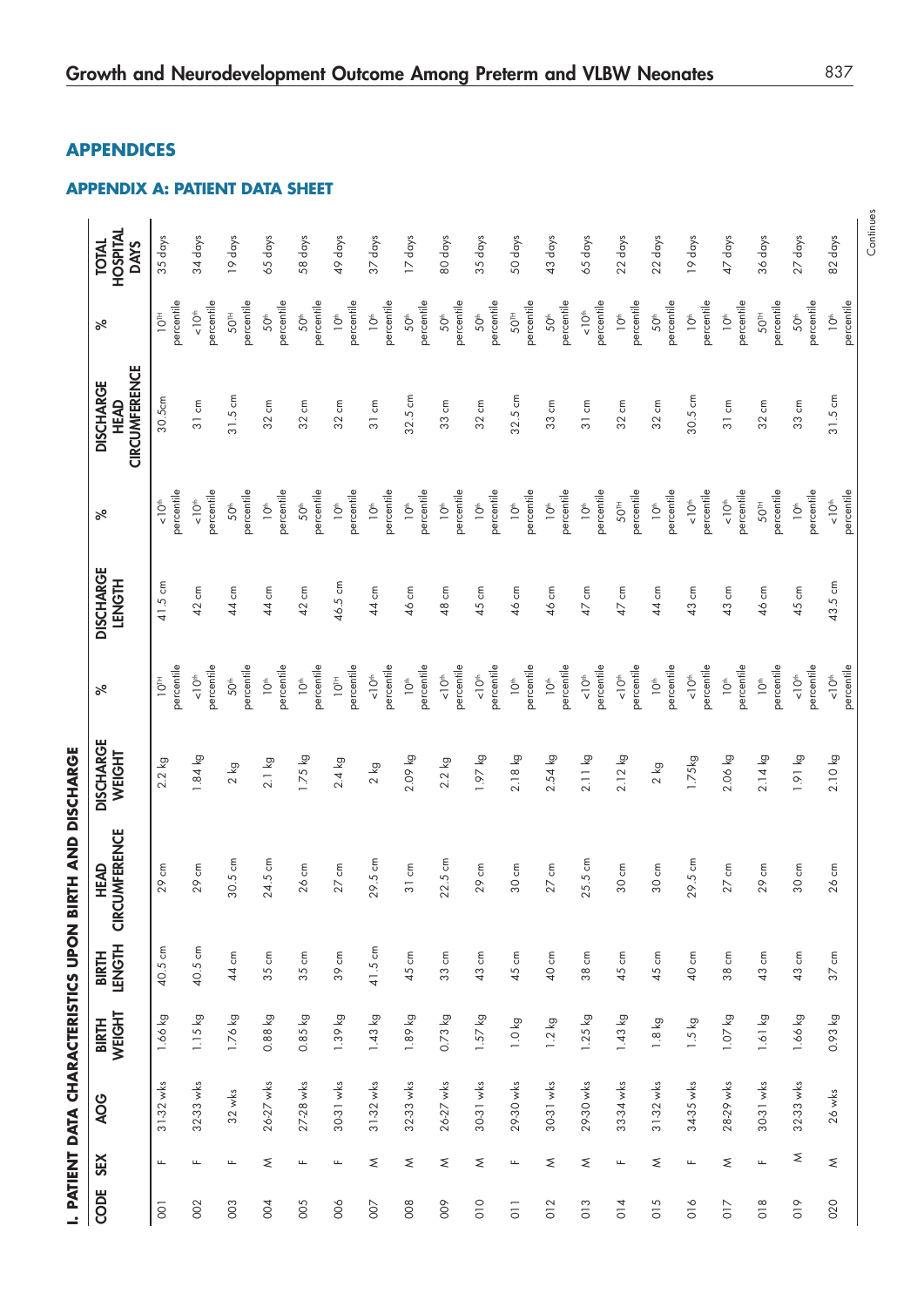| CODE | SEX | AOG              | <b>BIRTH<br/>WEIGHT</b> | LENGTH<br><b>BIRTH</b> | <b>CIRCUMFERENCE</b><br>HEAD | <b>DISCHARGE</b><br>WEIGHT | ್                                  | <b>DISCHARGE</b><br><b>LENGTH</b> | ್ನೇ                             | <b>DISCHARGE HEAD</b><br><b>CIRCUMFERENCE</b> | ್                              | HOSPITAL<br><b>TOTAL</b><br><b>DAYS</b> |
|------|-----|------------------|-------------------------|------------------------|------------------------------|----------------------------|------------------------------------|-----------------------------------|---------------------------------|-----------------------------------------------|--------------------------------|-----------------------------------------|
| 021  | ₹   | 32-33 wks        | 1.79 kg                 | 43 cm                  | $30.5 \text{ cm}$            | ₹                          | $\frac{1}{2}$                      | ₹                                 | $\frac{1}{2}$                   | $\frac{1}{2}$                                 | $\frac{1}{2}$                  | $\frac{1}{2}$                           |
| 022  | ₹   | $32 \text{ wks}$ | $1.8$ kg                | 44 cm                  | 29 cm                        | 2.29 kg                    | percentile<br>50 <sup>#</sup>      | 45 cm                             | percentile<br>50 <sup>th</sup>  | $30.5 \text{ cm}$                             | percentile<br>50 <sup>th</sup> | 8 days                                  |
| 023  | ₹   | $32$ wks         | $1.56$ kg               | 44cm                   | 31cm                         | 1.93 kg                    | percentile<br>$\overline{O}^*$     | 46 cm                             | percentile<br>50 <sup>th</sup>  | 32 cm                                         | percentile<br>50 <sup>th</sup> | 22 days                                 |
| 024  | ₹   | 33-34 wks        | 1.45kg                  | 42 cm                  | 30 cm                        | $1.64$ kg                  | percentile<br>$\frac{1}{\sqrt{2}}$ | 45 cm                             | percentile<br>10 <sup>th</sup>  | 33 cm                                         | percentile<br>50 <sup>th</sup> | 16 days                                 |
| 025  | щ   | 29-30 wks        | 1.06 kg                 | 35 cm                  | $25.5 \text{ cm}$            | 1.79 kg                    | percentile<br>10 <sup>th</sup>     | 39.5 cm                           | percentile<br>$-10th$           | 29 cm                                         | percentile<br>$\sum_{i=1}^{n}$ | 43 days                                 |
| 026  | ₹   | 32-33 wks        | $1.45$ kg               | 43 cm                  | $32 \text{ cm}$              | 1.99 kg                    | percentile<br>$\sum_{k=1}^{n}$     | 46 cm                             | percentile<br>50 <sup>th</sup>  | 32 cm                                         | percentile<br>50 <sup>th</sup> | 35 days                                 |
| 027  | щ   | 28-29 wks        | 980 <sub>g</sub>        | 34.5 cm                | $25 \text{ cm}$              | $1.88$ kg                  | percentile<br>$\overline{O}^*$     | 42 cm                             | percentile<br>$10^{m}$          | 30 cm                                         | percentile<br>$\sum_{i=1}^{n}$ | 53 days                                 |
| 028  | Щ   | 31-32 wks        | 1.75kg                  | 45 cm                  | 30 cm                        | $1.87$ kg                  | percentile<br>$10^{T}$             | 47 cm                             | percentile<br>$\sum_{i=1}^{n}$  | $31.5 \text{ cm}$                             | percentile<br>50 <sup>th</sup> | 32 days                                 |
| 029  | Щ   | 33-34 wks        | $1.48$ kg               | 43 cm                  | $31.5 \text{ cm}$            | 1.83kg                     | percentile<br>10 <sup>th</sup>     | 45 cm                             | percentile<br>50 <sup>th</sup>  | 32.5 cm                                       | percentile<br>50 <sup>th</sup> | 18 days                                 |
| 030  | ≳   | 32-33 wks        | 2 kg                    | 45.5 cm                | $31.5 \text{ cm}$            | $2.22$ kg                  | percentile<br>10 <sup>th</sup>     | 46 cm                             | percentile<br>$\sum_{i=1}^{n}$  | 33 cm                                         | percentile<br>50 <sup>th</sup> | 21 days                                 |
| 031  | щ   | 26-27 wks        | 0.92 kG                 | 35 cm                  | 24 cm                        | 1.82                       | percentile<br>10 <sup>th</sup>     | 38 cm                             | percentile<br>$<10th$           | 28 cm                                         | percentile<br>$<10th$          | 50 days                                 |
| 032  | Щ   | $31-32$ wks      | 1.8KG                   | 44cm                   | 29 cm                        | $1.94$ kg                  | percentile<br>50 <sup>#</sup>      | 46 cm                             | percentile<br>50 <sup>th</sup>  | 31 cm                                         | percentile<br>50 <sup>th</sup> | 15 days                                 |
| 033  | щ   | 31-32 wks        | 1.17 KG                 | 40 cm                  | 27 cm                        | $2.1$ kg                   | percentile<br>$\frac{1}{\sqrt{2}}$ | 44 cm                             | percentile<br>$\leq 10^{\circ}$ | 30 cm                                         | percentile<br>$<10th$          | 46 days                                 |
| 034  | щ   | 28-29 wks        | 1.19 KG                 | 38 cm                  | $27 \text{ cm}$              | 1.89 kg                    | percentile<br>$\frac{1}{\sqrt{2}}$ | 42 cm                             | percentile<br>$\sum_{i=1}^{n}$  | $31.5 \text{ cm}$                             | percentile<br>50 <sup>th</sup> | 42 days                                 |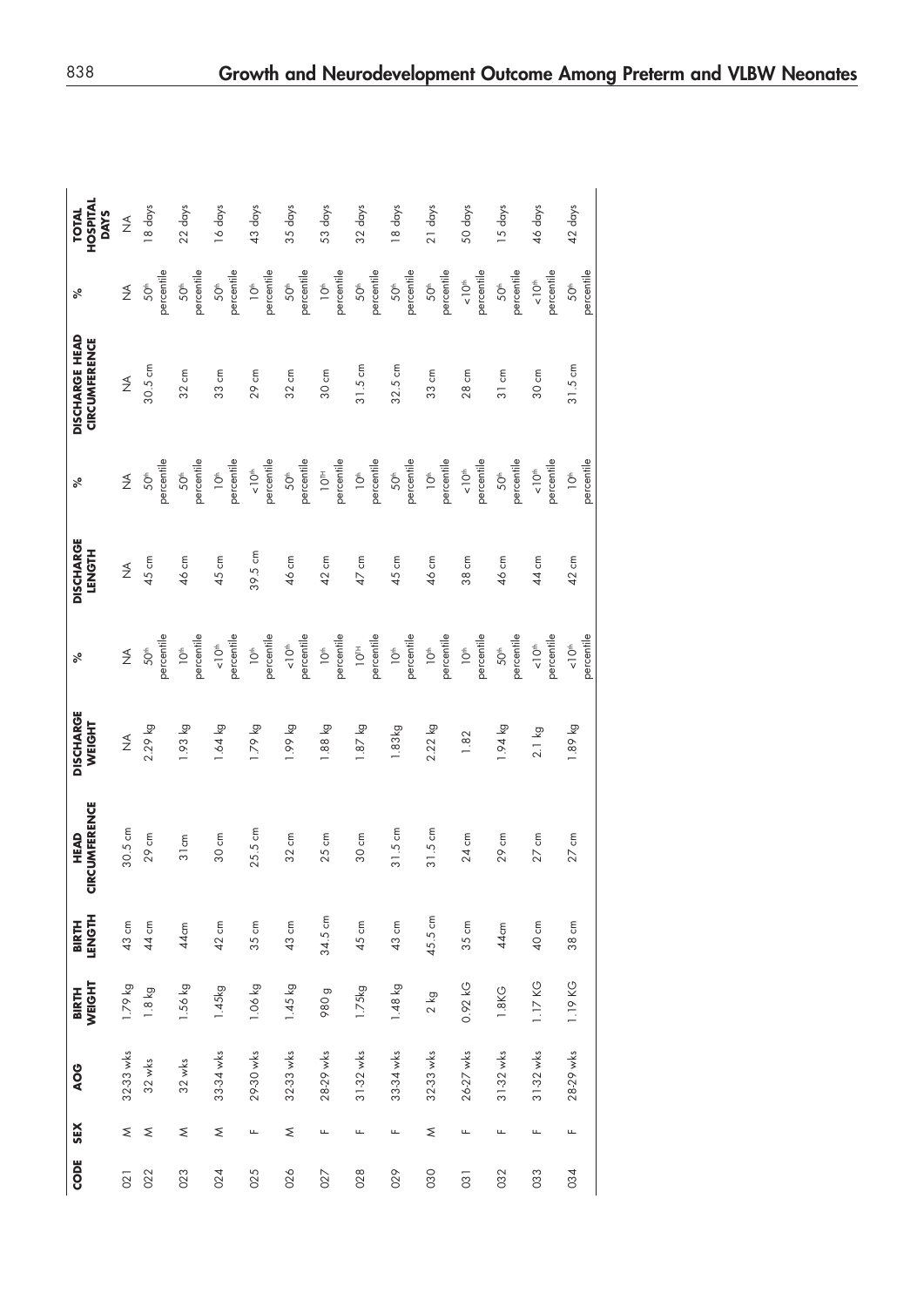|                 | II. GROWTH AND NEURODEVELOPMENTAL SCORES AT 6TH |                      |                                                       |                 |                      | MONTH CORRECTED AGE                                |                                                    |                                                                     |                                                                     |                                                                        |                                                                   |                                                          |                |
|-----------------|-------------------------------------------------|----------------------|-------------------------------------------------------|-----------------|----------------------|----------------------------------------------------|----------------------------------------------------|---------------------------------------------------------------------|---------------------------------------------------------------------|------------------------------------------------------------------------|-------------------------------------------------------------------|----------------------------------------------------------|----------------|
|                 |                                                 |                      |                                                       |                 |                      | <b>HEAD</b>                                        |                                                    |                                                                     |                                                                     | <b>BSID SCORE</b>                                                      |                                                                   |                                                          |                |
| CODE            | AOG                                             | WEIGHT               | <b>Z SCORE</b>                                        | <b>LENGTH</b>   | <b>ZSCORE</b>        | CIRCUMFERENCE                                      | <b>Z SCORE</b>                                     | Cognitive                                                           | Communication<br>Receptive                                          | Communication<br>Expressive                                            | Fine<br>Motor                                                     | Gross<br>Motor                                           | <b>REMARKS</b> |
| $\overline{O}$  | 31-32 wks                                       | 6.9 kg               | $\circ$<br>$\, \parallel$<br>$\overline{\phantom{a}}$ | 66cm            | $\circ$<br>$Z = 1$   | 43.5 cm                                            | $\circ$                                            |                                                                     |                                                                     |                                                                        |                                                                   |                                                          | COMPETENT      |
| 002             | 32-33 wks                                       | 6.8 kg               | $\circ$<br>$\overline{\mathsf{N}}$                    | 69 cm           | $Z = 0$              | 43 cm                                              | $\circ$<br>N N N                                   |                                                                     |                                                                     |                                                                        |                                                                   |                                                          | COMPETENT      |
| 003             | $32$ wks                                        | 6.4 kg               | $Z = 0$                                               | $67$ cm         | $Z = 0$              | 42.5 cm                                            | $\circ$                                            |                                                                     |                                                                     |                                                                        |                                                                   |                                                          | COMPETENT      |
| 004             | 26-27 wks                                       | 7.2 kg               | $Z = 0$                                               | 64.5 cm         | $Z = 0$              | 42 cm                                              | $\circ$<br>$\overline{\phantom{a}}$                | ∞ = ∞ ∞ ₹ ∞ ₹ ∧ ∞ ∞ ∞ ∞ 으 º = ∞ ∞ ∧ ∧ ∞ ₹ ₹ ∧ ∞ ∞ ∧ ∧ ∞ ∞ ₹ ∞ ∧ ∞ ∞ | o o o n z o z n n o n n o n n n o                                   | NNN o Z o Z n a a N o N N a o o                                        | ∞ N ∞ N Y N Y N ∞ N ∞ N ∞ ∞ O N N N ∞ Y Y O ∞ ∞ ∞ N ∞ O Y ∞ ∞ N N |                                                          | COMPETENT      |
| 005             | 27-28 wks                                       | $\widetilde{\Sigma}$ | $\frac{1}{2}$                                         | $\frac{1}{2}$   | $\frac{4}{2}$        | $\frac{1}{2}$                                      | $\frac{1}{2}$                                      |                                                                     |                                                                     |                                                                        |                                                                   |                                                          | $\lessgtr$     |
| 006             | 30-31 wks                                       | $6.5$ kg             | $Z = 0$                                               | $65 \text{ cm}$ | $Z = 0$              | 41.5 cm                                            | $Z = 0$                                            |                                                                     |                                                                     |                                                                        |                                                                   |                                                          | COMPETENT      |
| 007             | 31-32 wks                                       | $\frac{1}{2}$        | $\stackrel{\triangleleft}{\geq}$                      | $\frac{3}{2}$   | $\frac{3}{2}$        | $\frac{1}{2}$                                      | $\frac{1}{2}$                                      |                                                                     |                                                                     |                                                                        |                                                                   |                                                          | $\lessgtr$     |
| 008             | 32-33 wks                                       | 7 kg                 | $Z = 0$                                               | 63.8 cm         | $Z = 0$              | 41.5 cm                                            | $\circ$<br>$\overline{\mathsf{N}}$                 |                                                                     |                                                                     |                                                                        |                                                                   |                                                          | COMPETENT      |
| 009             | 26-27 wks                                       | 7.3 kg               | $Z = 0$                                               | 64 cm           | $Z = 1$              | 43 cm                                              | $\circ$<br>$\overline{\mathsf{N}}$                 |                                                                     |                                                                     |                                                                        |                                                                   |                                                          | EMERGING RISK  |
| 010             | 30-31 wks                                       | 7.83 kg              | $Z = 0$                                               | $67$ cm         | $Z = 1$              | 44.5 cm                                            | $\circ$<br>$\overline{\phantom{0}}$                |                                                                     |                                                                     |                                                                        |                                                                   |                                                          | COMPETENT      |
| $\overline{0}$  | 29-30 wks                                       | 7.31 kg              | $Z = 0$                                               | 64 cm           | $Z =$                | 42 cm                                              | $\circ$<br>$\overline{\phantom{a}}$                |                                                                     |                                                                     |                                                                        |                                                                   |                                                          | COMPETENT      |
| 012             | 30-31 wks                                       | 6.87kg               | $Z = 0$                                               | $67$ cm         | $Z =$                | 43.8 cm                                            | $\circ$<br>$\mathbf{I}$<br>$\overline{\mathsf{N}}$ |                                                                     |                                                                     |                                                                        |                                                                   |                                                          | EMERGING RISK  |
| 013             | 29-30 wks                                       | $8 \text{ kg}$       | $Z = 0$                                               | $66 \text{ cm}$ | $Z =$                | 44.6 cm                                            | $\circ$<br>$\overline{\phantom{0}}$                |                                                                     |                                                                     |                                                                        |                                                                   |                                                          | COMPETENT      |
| 014             | 33-34 wks                                       | 7.5                  | $Z = 0$                                               | $67$ cm         | O<br>$Z =$           | 43 cm                                              | $\circ$<br>$\overline{N}$                          |                                                                     |                                                                     |                                                                        |                                                                   |                                                          | COMPETENT      |
| 015             | 31-32 wks                                       | 6.6 kg               | $Z = 0$                                               | $66 \text{ cm}$ | O<br>$\mathbb N$     | 42 cm                                              | $\circ$<br>$\overline{N}$                          |                                                                     |                                                                     |                                                                        |                                                                   |                                                          | COMPETENT      |
| 016             | 34-35 wks                                       | $6.1$ kg             | $Z = 0$                                               | 68 cm           | $Z =$                | 43 cm                                              | $\circ$<br>$\overline{N}$                          |                                                                     |                                                                     |                                                                        |                                                                   |                                                          | COMPETENT      |
| $\frac{2}{10}$  | 28-29 wks                                       | $6.8$ kg             | $Z = 0$                                               | 68.8 cm         | $Z =$                | 44 cm                                              | $\circ$<br>$\overline{\phantom{a}}$                |                                                                     |                                                                     |                                                                        |                                                                   |                                                          | COMPETENT      |
| 018             | 30-31 wks                                       | $6.4$ kg             | $Z = 0$                                               | 65 cm           | $Z = 0$              | 43.5 cm                                            | $\circ$<br>$\overline{\phantom{a}}$                |                                                                     | $\sim$                                                              | $\sim$                                                                 |                                                                   |                                                          | COMPETENT      |
| 019             | 32-33 wks                                       | $6.2$ kg             | $Z \leq 2$                                            | $66 \text{ cm}$ | $Z = 0$              | 42 cm                                              | $Z = 0$                                            |                                                                     | $\sim$                                                              | $\infty$ N                                                             |                                                                   |                                                          | COMPETENT      |
| 020             | 26 wks                                          | 7.4 kg               | $Z = 0$                                               | $67$ cm         | $Z = 0$              | 43 cm                                              | $Z = 0$                                            |                                                                     | $\infty$                                                            |                                                                        |                                                                   |                                                          | COMPETENT      |
| 021             | 32-33 wks                                       | $\frac{1}{2}$        | $\frac{4}{2}$                                         | $\frac{3}{2}$   | $\frac{4}{2}$        | $\stackrel{\triangleleft}{\geq}$                   | $\frac{1}{2}$                                      |                                                                     | $\frac{4}{2}$                                                       |                                                                        |                                                                   |                                                          | $\lessgtr$     |
| 022             | $32$ wks                                        | $\lessgtr$           | $\frac{4}{2}$                                         | $\frac{1}{2}$   | ₹                    | $\mathop{\preceq}\limits_{\mathrel{{\mathsf{Z}}}}$ | $\frac{1}{2}$                                      |                                                                     |                                                                     | $Z$ $Z$ $\infty$ $\infty$ $\infty$ $\infty$ $\infty$ $\infty$ $\infty$ |                                                                   | $X \times \infty$ $Y \times \infty$                      | $\lessgtr$     |
| 023             | $32$ wks                                        | $6.8$ kg             | $Z = 0$                                               | 64 cm           | $Z = 0$              | 44 cm                                              | $Z = 0$                                            |                                                                     |                                                                     |                                                                        |                                                                   |                                                          | COMPETENT      |
| 024             | 33-34 wks                                       | $7.2$ kg             | $Z = 0$                                               | $65 \text{ cm}$ | $Z = 0$              | 45 cm                                              | $\circ$<br>$\overline{\mathsf{N}}$                 |                                                                     |                                                                     |                                                                        |                                                                   |                                                          | COMPETENT      |
| 025             | 29-30 wks                                       | 7 kg                 | $Z = 0$                                               | 62 cm           | $z < -2$             | 42 cm                                              | $\circ$<br>$\overline{\mathsf{N}}$                 |                                                                     |                                                                     |                                                                        |                                                                   |                                                          | COMPETENT      |
| 026             | 32-33 wks                                       | 6.8 kg               | $Z = 0$                                               | 63 cm           | $Z < -2$             | 42 cm                                              | $\circ$<br>$\overline{\phantom{a}}$                |                                                                     | $\frac{4}{2}$ $\infty$ $\wedge$ $\wedge$ $\infty$ $\infty$ $\infty$ |                                                                        |                                                                   |                                                          | COMPETENT      |
| 027             | 28-29 wks                                       | 7.1 kg               | $Z = 0$                                               | 66 cm           | $Z = 0$              | 43 cm                                              | $\circ$<br>$\overline{\mathsf{N}}$                 |                                                                     |                                                                     |                                                                        |                                                                   |                                                          | COMPETENT      |
| 028             | 31-32 wks                                       | 7 kg                 | $Z = 0$                                               | 64 cm           | $Z = 0$              | 44 cm                                              | $\circ$<br>$\mathbb N$                             |                                                                     |                                                                     |                                                                        |                                                                   |                                                          | COMPETENT      |
| 029             | 33-34 wks                                       | $7.2$ kg             | $Z = 0$                                               | 66 cm           | $Z = 0$              | 44 cm                                              | $\circ$<br>$\mathbb N$                             |                                                                     | $\infty$                                                            |                                                                        |                                                                   | $\circ$                                                  | COMPETENT      |
| 030             | 32-33 wks                                       | $\widetilde{\Sigma}$ | $\frac{1}{2}$                                         | $\frac{1}{2}$   | $\widetilde{\Sigma}$ | $\frac{1}{2}$                                      | $\frac{1}{2}$                                      |                                                                     |                                                                     |                                                                        |                                                                   |                                                          | $\lessgtr$     |
| $\overline{03}$ | $26-27$ wks                                     | 6.6 kg               | $Z = 0$                                               | 68 cm           | $Z = 0$              | 42 cm                                              | $\circ$<br>$\mathbb N$                             |                                                                     |                                                                     |                                                                        |                                                                   |                                                          | COMPETENT      |
| 032             | 31-32 WKS                                       | 7.2 kg               | $Z=0$                                                 | $65 \text{ cm}$ | $Z = 0$              | 43 cm                                              | $\circ$<br>$\overline{\mathsf{N}}$                 |                                                                     |                                                                     |                                                                        |                                                                   |                                                          | COMPETENT      |
| 033             | 31-32 WKS                                       | $7.2$ kg             | $Z = 0$                                               | 62 cm           | $Z = 0$              | 43 cm                                              | $\overline{\mathsf{N}}$                            |                                                                     | $\frac{4}{2}$ $\wedge$ $\infty$ $\wedge$ $\infty$                   | $\frac{4}{2}$ in 0 io 1                                                |                                                                   | $\frac{4}{2}$ $\circ$ $\frac{1}{2}$ $\sim$ $\frac{1}{2}$ | COMPETENT      |
| 034             | 28-29 WKS                                       | 6.3 kg               | $\circ$<br>$\overline{\phantom{0}}$                   | 61 cm           | $Z < -2$             | $\overline{a}$                                     | Z                                                  |                                                                     |                                                                     |                                                                        |                                                                   |                                                          | COMPETENT      |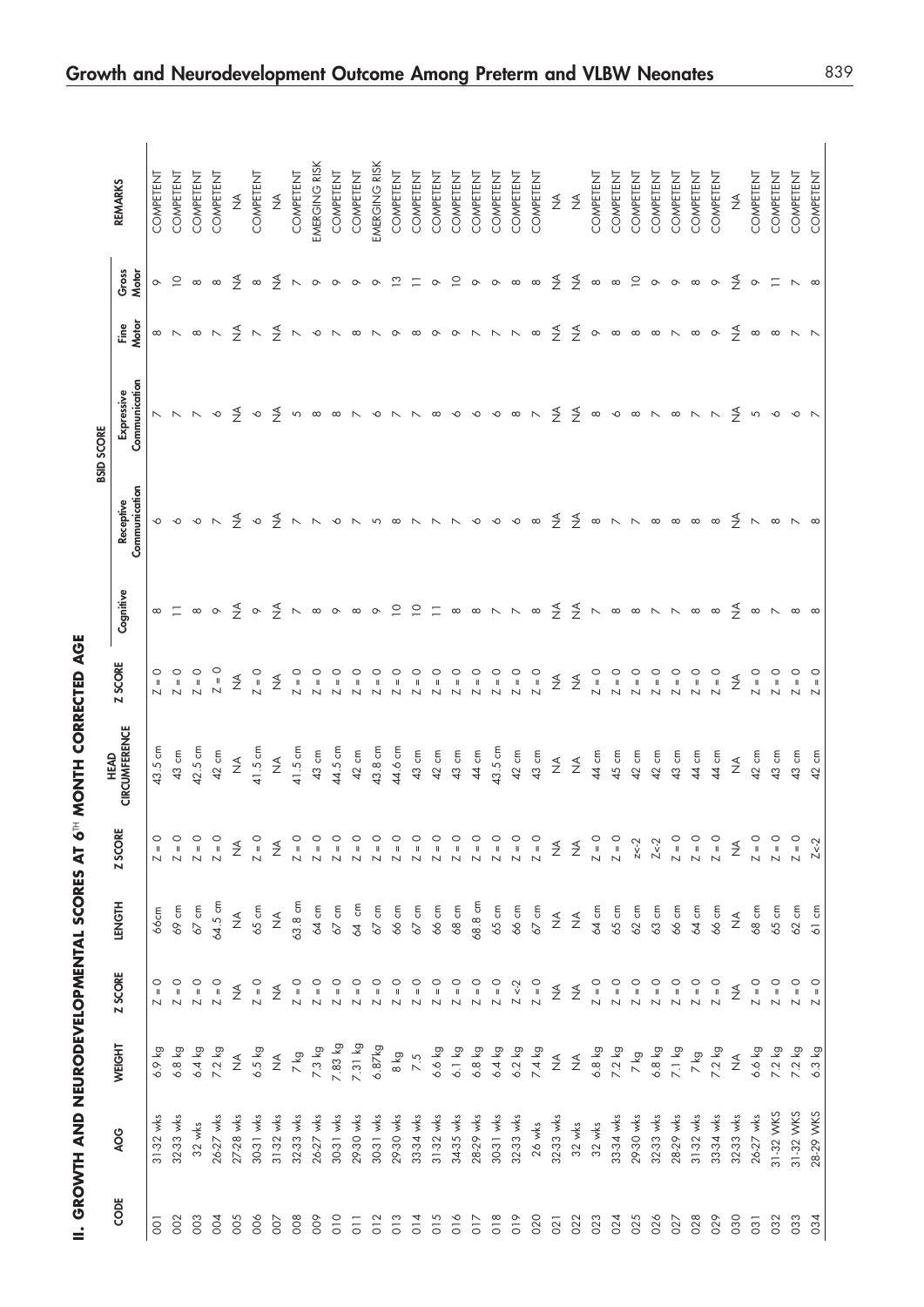| 1                                                       |
|---------------------------------------------------------|
|                                                         |
|                                                         |
|                                                         |
|                                                         |
|                                                         |
|                                                         |
| <b>GROWTH AND NEIRODEVEI ORAENT SCORES AT OTH MONT!</b> |
|                                                         |
|                                                         |

|                |               |                                                                                                                                                                                                                                                                                                                                                                                                                                                                     |               | <b>HIG IT SARGOS INTENSIONALE AND ATTENORS (II</b>                                    |                              |                                                | MONTH CORRECTED AGE   |                            | <b>BSID SCORE</b>            |                              |                 |                  |
|----------------|---------------|---------------------------------------------------------------------------------------------------------------------------------------------------------------------------------------------------------------------------------------------------------------------------------------------------------------------------------------------------------------------------------------------------------------------------------------------------------------------|---------------|---------------------------------------------------------------------------------------|------------------------------|------------------------------------------------|-----------------------|----------------------------|------------------------------|------------------------------|-----------------|------------------|
| CODE           | <b>WEIGHT</b> | <b>Z<br/>SCORE</b>                                                                                                                                                                                                                                                                                                                                                                                                                                                  | <b>LENGTH</b> | <b>Z SCORE</b>                                                                        | <b>CIRCUMFERENCE</b><br>HEAD | <b>SCORE</b><br>$\blacksquare$                 | Cognitive             | Communication<br>Receptive | Communication<br>Expressive  | Motor<br>Fine                | Gross<br>Motor  | <b>REMARKS</b>   |
| $\overline{O}$ |               | $\begin{array}{ c c c c c c } \hline \multicolumn{3}{ c }{\bigcirc} & \multicolumn{3}{ c }{\bigcirc} & \multicolumn{3}{ c }{\bigcirc} \\ \multicolumn{3}{ c }{\bigcirc} & \multicolumn{3}{ c }{\bigcirc} & \multicolumn{3}{ c }{\bigcirc} \\ \multicolumn{3}{ c }{\bigcirc} & \multicolumn{3}{ c }{\bigcirc} & \multicolumn{3}{ c }{\bigcirc} & \multicolumn{3}{ c }{\bigcirc} \\ \multicolumn{3}{ c }{\bigcirc} & \multicolumn{3}{ c }{\bigcirc} & \multicolumn{3$ |               |                                                                                       | 45 cm                        | $\circ$<br>$\sf II$<br>$\overline{\mathsf{N}}$ | $\supseteq$           | ∿                          |                              | ᡐ                            | $\supseteq$     | EMERGING RISK    |
| $\overline{O}$ |               |                                                                                                                                                                                                                                                                                                                                                                                                                                                                     |               | $\begin{array}{cccc} 0 & 0 & 0 \\ 0 & 0 & 0 \\ 0 & 0 & 0 \\ 0 & 0 & 0 \\ \end{array}$ |                              | $\circ$<br>$\overline{\mathsf{N}}$             | $\tilde{c}$           | $\infty$                   | $\sim$ $\sim$                | $\circ$                      | $\tilde{ }$     | COMPETENT        |
| $\overline{O}$ |               |                                                                                                                                                                                                                                                                                                                                                                                                                                                                     |               |                                                                                       |                              | o<br>⊪<br>$\overline{\mathsf{N}}$              | $\Box$                | $\infty$                   | $\circ$                      | $\circ$                      | $\overline{a}$  | COMPETENT        |
| 004            |               |                                                                                                                                                                                                                                                                                                                                                                                                                                                                     |               |                                                                                       |                              | $Z = 0$                                        | $\supseteq$           | $\overline{\phantom{a}}$   | $\boldsymbol{\mathop{\sim}}$ | $\infty$                     | $\supseteq$     | COMPETENT        |
| 005            |               | $\frac{1}{2}$                                                                                                                                                                                                                                                                                                                                                                                                                                                       |               | $\widetilde{\Sigma}$                                                                  |                              | $\frac{1}{2}$                                  | $\frac{3}{2}$         |                            |                              | $\frac{3}{2}$                | $\frac{3}{2}$   | ≨                |
| 006            |               | $Z = 0$                                                                                                                                                                                                                                                                                                                                                                                                                                                             |               | $Z = 0$                                                                               |                              | $Z = 0$                                        | $\overline{2}$        | $\frac{4}{2}$ $\infty$     | $rac{4}{2}$ $\sim$           | $\infty$                     | $\overline{C}$  | COMPETENT        |
| $\overline{O}$ |               | $\stackrel{\triangleleft}{\geq}$                                                                                                                                                                                                                                                                                                                                                                                                                                    |               |                                                                                       |                              | $\frac{1}{2}$                                  | ₹                     | $\frac{4}{2}$              | $\frac{3}{2}$                | ₹                            | $\frac{3}{2}$   | $\frac{1}{2}$    |
| 008            |               |                                                                                                                                                                                                                                                                                                                                                                                                                                                                     |               |                                                                                       |                              | $\circ$<br>$\overline{\mathsf{N}}$             | $\equiv$              | $\infty$                   | $\infty$                     | $\infty$                     | $\overline{c}$  | COMPETENT        |
| 800            |               |                                                                                                                                                                                                                                                                                                                                                                                                                                                                     |               |                                                                                       |                              | $\circ$<br>$\overline{\mathsf{N}}$             | $\overline{4}$        | $\circ$                    | $\infty$                     | $\boldsymbol{\mathop{\sim}}$ | $\overline{2}$  | EMERGING RISK    |
|                |               |                                                                                                                                                                                                                                                                                                                                                                                                                                                                     |               |                                                                                       |                              | င<br>။                                         | $\bar{z}$             | ${}^{\infty}$              | $\infty$                     | $\circ$                      | $\overline{2}$  | <b>COMPETENT</b> |
|                |               |                                                                                                                                                                                                                                                                                                                                                                                                                                                                     |               |                                                                                       |                              | $\mathbf{I}$                                   |                       | $\circ$                    | $\circ$                      | $\infty$                     | $\equiv$        | COMPETENT        |
|                |               |                                                                                                                                                                                                                                                                                                                                                                                                                                                                     |               |                                                                                       |                              | $\mathsf{I}$                                   |                       | $\overline{\phantom{0}}$   | $\circ$                      | $\frac{1}{2}$                | $\tilde{c}$     | COMPETENT        |
|                |               |                                                                                                                                                                                                                                                                                                                                                                                                                                                                     |               |                                                                                       |                              | $\mathbf{I}$                                   |                       | $\supseteq$                | $\supseteq$                  | $\overline{2}$               | $\overline{4}$  | COMPETENT        |
|                |               |                                                                                                                                                                                                                                                                                                                                                                                                                                                                     |               |                                                                                       |                              | င<br>။                                         |                       | $\circ$                    | ${}^{\infty}$                | $\overline{\phantom{0}}$     | $\frac{1}{2}$   | COMPETENT        |
|                |               |                                                                                                                                                                                                                                                                                                                                                                                                                                                                     |               |                                                                                       |                              | $\mathbf{I}$                                   |                       | $\infty$                   | $\overline{\phantom{0}}$     | $\supseteq$                  | $\frac{3}{2}$   | <b>COMPETENT</b> |
|                |               |                                                                                                                                                                                                                                                                                                                                                                                                                                                                     |               |                                                                                       |                              | င<br>။                                         | $\overline{5}$        | $\infty$                   | $^{\circ}$                   | $\overline{2}$               | Ξ               | COMPETENT        |
|                |               |                                                                                                                                                                                                                                                                                                                                                                                                                                                                     |               |                                                                                       |                              | $\circ$                                        | $\tilde{\phantom{a}}$ | $\supseteq$                | $\overline{2}$               | $\frac{1}{2}$                | $\overline{2}$  | COMPETENT        |
|                |               |                                                                                                                                                                                                                                                                                                                                                                                                                                                                     |               |                                                                                       |                              | $\circ$                                        | $\overline{5}$        | $\overline{C}$             | $\infty$                     | $\overline{2}$               | $\overline{2}$  | COMPETENT        |
|                |               |                                                                                                                                                                                                                                                                                                                                                                                                                                                                     |               |                                                                                       |                              | $\circ$<br>$\overline{\mathsf{N}}$             | $\tilde{c}$           | $\equiv$                   | $\infty$                     | $\overline{2}$               | $\overline{2}$  | COMPETENT        |
|                |               |                                                                                                                                                                                                                                                                                                                                                                                                                                                                     |               |                                                                                       |                              | $Z = 0$                                        | $\frac{3}{2}$         | $\overline{C}$             | $\overline{2}$               | $\Box$                       | $\frac{3}{2}$   | COMPETENT        |
| 021            |               | $\frac{1}{2}$                                                                                                                                                                                                                                                                                                                                                                                                                                                       |               |                                                                                       |                              | $\frac{1}{2}$                                  | ₹                     | $\frac{3}{2}$              | ₹                            | $\frac{3}{2}$                | ₹               | ≸                |
| 022            |               | $\frac{1}{2}$                                                                                                                                                                                                                                                                                                                                                                                                                                                       |               |                                                                                       |                              | $\frac{1}{2}$                                  | $\frac{3}{2}$         | $\frac{3}{2}$              | $\frac{3}{2}$                | $\frac{3}{2}$                | $\frac{4}{2}$   | $\frac{1}{2}$    |
| 023            |               |                                                                                                                                                                                                                                                                                                                                                                                                                                                                     |               |                                                                                       |                              | $Z = 0$                                        | $\overline{12}$       | $\overline{\phantom{0}}$   | $\equiv$                     | $\overline{C}$               | $\Box$          | COMPETENT        |
| 024            |               |                                                                                                                                                                                                                                                                                                                                                                                                                                                                     |               |                                                                                       |                              | $\circ$<br>$\overline{\mathsf{L}}$             | $\frac{1}{2}$         | $\Box$                     | $\overline{12}$              | $\overline{C}$               | $\overline{12}$ | COMPETENT        |
| 025            |               |                                                                                                                                                                                                                                                                                                                                                                                                                                                                     |               |                                                                                       |                              | $\circ$<br>$\mathbf{I}$                        | $\overline{4}$        | $\circ$                    | $\overline{\mathbf{C}}$      | $\circ$                      | $\overline{2}$  | COMPETENT        |
| 026            |               |                                                                                                                                                                                                                                                                                                                                                                                                                                                                     |               |                                                                                       |                              | $\mathbf{I}$                                   | $\equiv$              | $\overline{C}$             | $\overline{\phantom{0}}$     | $\infty$                     | $\equiv$        | COMPETENT        |
| 027            |               |                                                                                                                                                                                                                                                                                                                                                                                                                                                                     |               |                                                                                       |                              | $\mathbf{I}$                                   | 5                     | $\sqsubset$                | $\tilde{c}$                  | $\tilde{ }$                  | $\frac{1}{2}$   | COMPETENT        |
| 028            |               |                                                                                                                                                                                                                                                                                                                                                                                                                                                                     |               |                                                                                       |                              | $\circ$<br>$\sf II$                            | ₫                     | $\overline{C}$             | $\overline{2}$               | $\frac{3}{2}$                | $\overline{2}$  | COMPETENT        |
|                |               |                                                                                                                                                                                                                                                                                                                                                                                                                                                                     |               |                                                                                       |                              |                                                |                       |                            |                              |                              |                 | Continues        |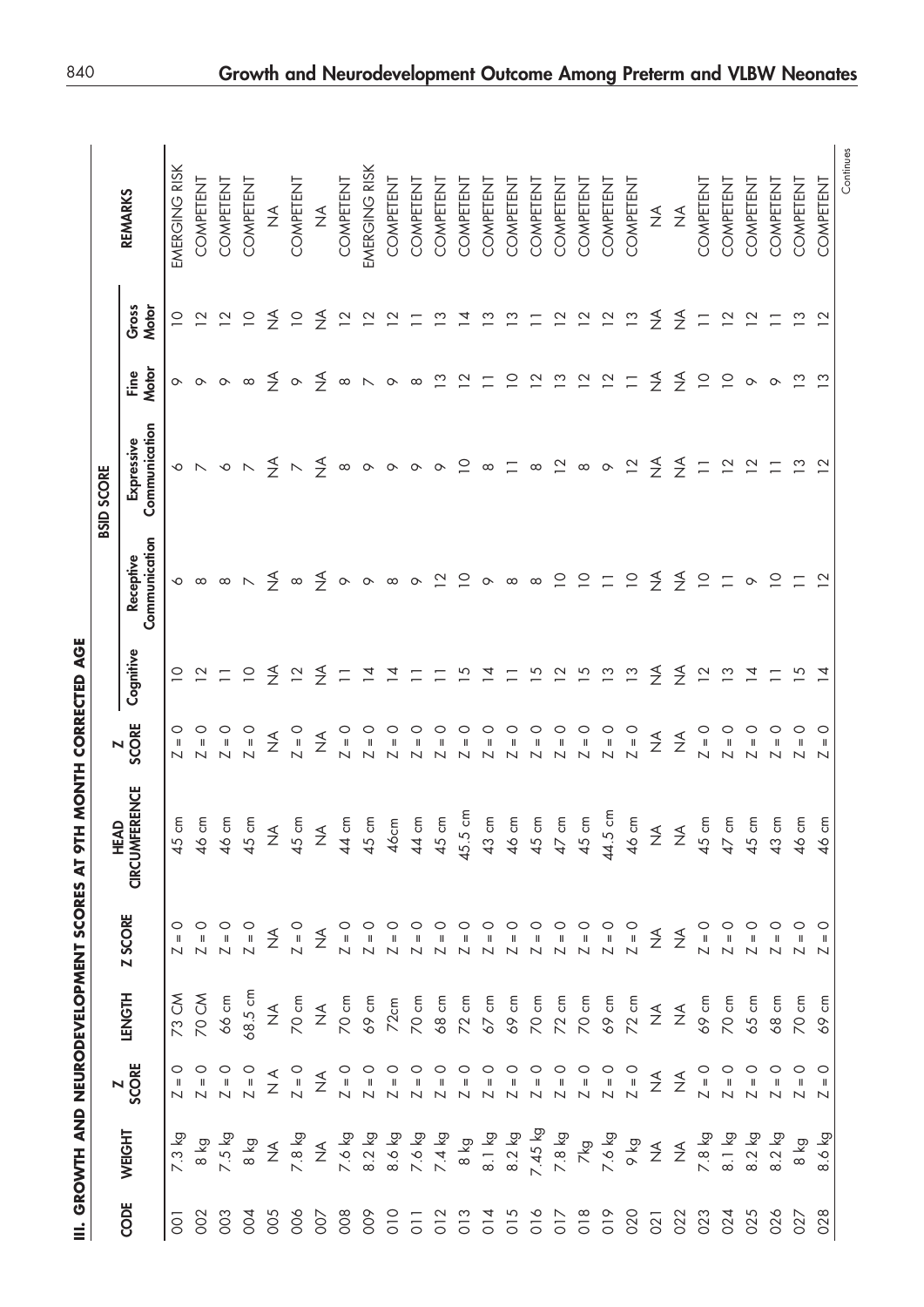|            |               |                    |                  |                |                       |                                |                |                            | <b>BSID SCORE</b>           |                |                         |                      |
|------------|---------------|--------------------|------------------|----------------|-----------------------|--------------------------------|----------------|----------------------------|-----------------------------|----------------|-------------------------|----------------------|
| CODE       | WEIGHT        | <b>Z<br/>SCORE</b> | <b>LENGTH</b>    | <b>Z SCORE</b> | <b>ERENCE</b><br>HEAD | <b>SCORE</b><br>$\overline{N}$ | Cognitive      | Communication<br>Receptive | Communication<br>Expressive | Fine<br>Motor  | Gross<br><b>Motor</b>   | <b>REMARKS</b>       |
| 029        | 8.6 kg        | $Z = 0$            | 70cm             | $Z = 0$        | E<br>46.5             | $Z = 0$                        | $\frac{1}{2}$  |                            |                             | $\overline{C}$ |                         | COMPETENT            |
| 030        | $\frac{1}{2}$ | $\frac{1}{2}$      | $\frac{1}{2}$    | $\frac{1}{2}$  | $\frac{3}{2}$         | $\frac{1}{2}$                  | ≨              |                            | ≸                           | $\frac{1}{2}$  |                         | $rac{4}{5}$          |
| 031        | 8.4 kg        |                    | 70 cm            | $Z = 0$        | E<br>$\overline{4}$   | $Z = 0$                        | <u>က</u>       |                            |                             |                |                         | <b>IMERGING RISK</b> |
| 032<br>033 | 8.4 kg        | $Z = 0$<br>$Z = 0$ | $71 cm$<br>65 cm | $Z = 0$        | 45 cm                 | 0 = Z                          |                | $\tilde{\mathbf{c}}$       |                             |                |                         | COMPETENT            |
|            | 8.3 kg        | $Z = 0$            |                  | $Z = 0$        | E<br>Cm<br>44.5       | $7 = 0$                        |                |                            |                             |                |                         | <b>IMERGING RISK</b> |
| 034        | 8.3 kg        | $Z = 0$            | 68cm             | $Z = 0$        | E<br>G<br>45          | $Z = 0$                        | $\overline{C}$ | $\geq$                     |                             |                | $\overline{\mathbf{C}}$ | COMPETENT            |
|            |               |                    |                  |                |                       |                                |                |                            |                             |                |                         |                      |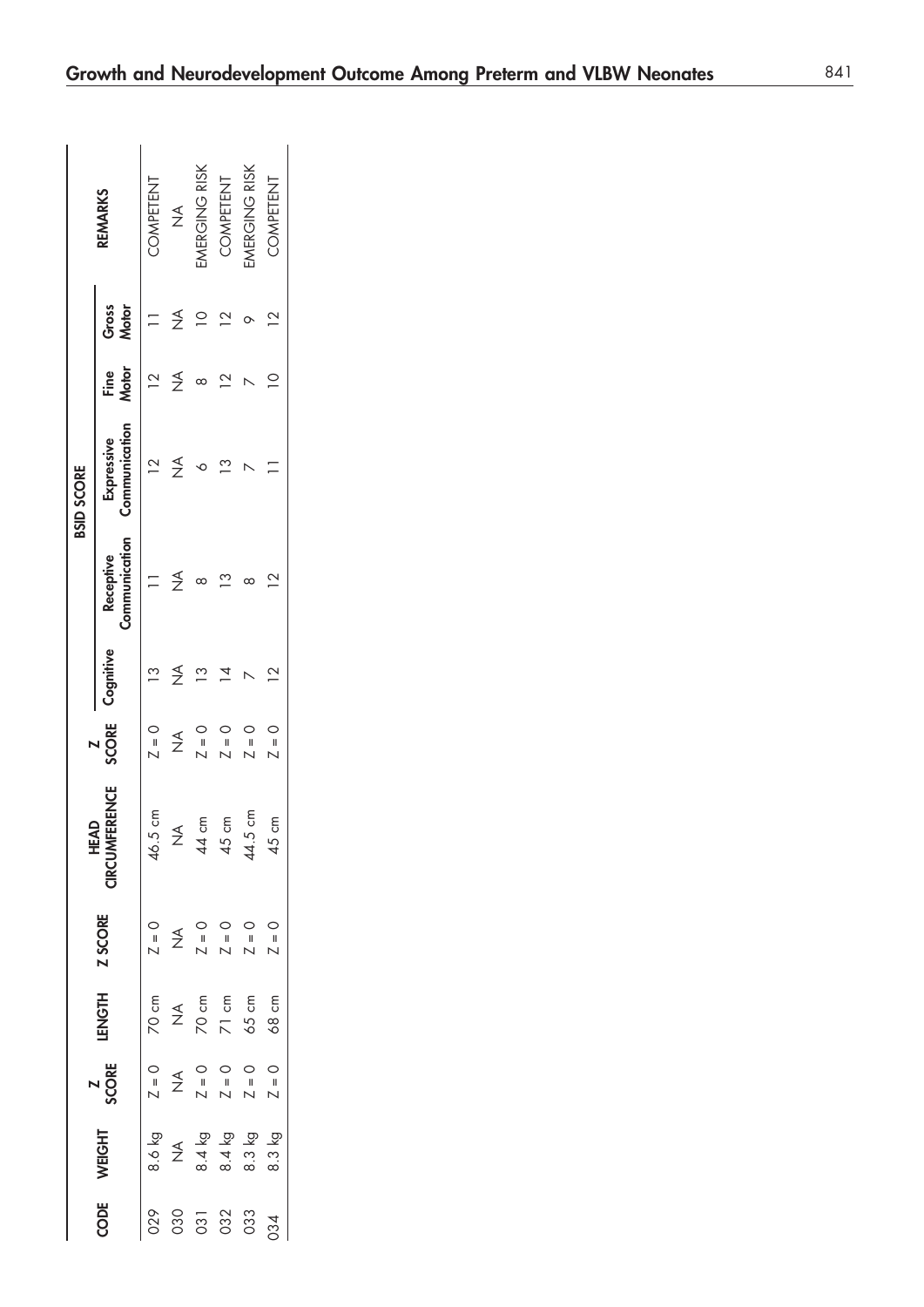| I                                                                                                                                                                                                                              |
|--------------------------------------------------------------------------------------------------------------------------------------------------------------------------------------------------------------------------------|
|                                                                                                                                                                                                                                |
| į                                                                                                                                                                                                                              |
|                                                                                                                                                                                                                                |
| viewerkerkeiter in den staat de kaaplester van de kaaplester van de kaaplester van de kaaplester van de kaaplester van de kaaplester van de kaaplester van de kaaplester van de kaaplester van de kaaplester van de kaaplester |
| I                                                                                                                                                                                                                              |

|                |               |                |        |                                                                                                                                                                                                                                                                                                                                                                                                                                                                                                                                                                                                                                                                                                                                                                                                                           | IV. GROWTH AND NEURODEVELOPMENT SCORES AT 12TH MONTH CORRECTED AGE                                                                                                                                                                                                                                                                                                                                                      |                                    |                          |                            |                             |                         |                      |                  |  |
|----------------|---------------|----------------|--------|---------------------------------------------------------------------------------------------------------------------------------------------------------------------------------------------------------------------------------------------------------------------------------------------------------------------------------------------------------------------------------------------------------------------------------------------------------------------------------------------------------------------------------------------------------------------------------------------------------------------------------------------------------------------------------------------------------------------------------------------------------------------------------------------------------------------------|-------------------------------------------------------------------------------------------------------------------------------------------------------------------------------------------------------------------------------------------------------------------------------------------------------------------------------------------------------------------------------------------------------------------------|------------------------------------|--------------------------|----------------------------|-----------------------------|-------------------------|----------------------|------------------|--|
|                |               |                |        |                                                                                                                                                                                                                                                                                                                                                                                                                                                                                                                                                                                                                                                                                                                                                                                                                           |                                                                                                                                                                                                                                                                                                                                                                                                                         | N                                  |                          |                            | <b>BSID SCORE</b>           |                         |                      |                  |  |
| CODE           | <b>WEIGHT</b> | <b>Z SCORE</b> | LENGTH |                                                                                                                                                                                                                                                                                                                                                                                                                                                                                                                                                                                                                                                                                                                                                                                                                           | <b>Z</b><br>SCORE CIRCUMFERENCE                                                                                                                                                                                                                                                                                                                                                                                         | SCORE                              | Cognitive                | Communication<br>Receptive | Communication<br>Expressive | <b>Motor</b><br>Fine    | Gross<br>Motor       | <b>REMARKS</b>   |  |
| $\overline{5}$ |               |                |        |                                                                                                                                                                                                                                                                                                                                                                                                                                                                                                                                                                                                                                                                                                                                                                                                                           | $\begin{array}{ l l l l l }\hline c&\text{f}&\text{f}&\text{f}&\text{f}&\text{f}&\text{f}\\ \hline c&\text{f}&\text{f}&\text{f}&\text{f}&\text{f}&\text{f}\\ \hline c&\text{f}&\text{f}&\text{f}&\text{f}&\text{f}\\ \hline d&\text{f}&\text{f}&\text{f}&\text{f}&\text{f}\\ \hline d&\text{f}&\text{f}&\text{f}&\text{f}&\text{f}\\ \hline d&\text{f}&\text{f}&\text{f}&\text{f}&\text{f}\\ \hline d&\text{f}&\text{f$ | $\circ$<br>N                       |                          |                            | ᡐ                           |                         | $\overline{4}$       | COMPETENT        |  |
| 002            |               |                |        |                                                                                                                                                                                                                                                                                                                                                                                                                                                                                                                                                                                                                                                                                                                                                                                                                           |                                                                                                                                                                                                                                                                                                                                                                                                                         | $\circ$<br>N                       | $\frac{8}{1}$            | $\tilde{ }$                |                             |                         | $\frac{8}{1}$        | COMPETENT        |  |
|                |               |                |        |                                                                                                                                                                                                                                                                                                                                                                                                                                                                                                                                                                                                                                                                                                                                                                                                                           |                                                                                                                                                                                                                                                                                                                                                                                                                         | $\circ$<br>$\overline{\mathsf{L}}$ | $\geq$                   | $\tilde{c}$                | $\tilde{c}$                 |                         | $\overline{6}$       | COMPETENT        |  |
|                |               |                |        |                                                                                                                                                                                                                                                                                                                                                                                                                                                                                                                                                                                                                                                                                                                                                                                                                           |                                                                                                                                                                                                                                                                                                                                                                                                                         | $\circ$<br>$\overline{\mathsf{L}}$ | $\geq$                   | $\overline{2}$             | $\overline{2}$              | $\frac{1}{2}$           | $\overline{4}$       | COMPETENT        |  |
|                |               |                |        | $\begin{array}{c}\n\searrow & 0 \\ \searrow & 0 \\ \searrow & 0\n\end{array}$                                                                                                                                                                                                                                                                                                                                                                                                                                                                                                                                                                                                                                                                                                                                             |                                                                                                                                                                                                                                                                                                                                                                                                                         | $\frac{1}{2}$                      | $\frac{3}{2}$            | $\frac{3}{2}$              | $\frac{4}{2}$               | $\frac{4}{2}$           | $\frac{3}{2}$        | ≨                |  |
|                |               |                |        |                                                                                                                                                                                                                                                                                                                                                                                                                                                                                                                                                                                                                                                                                                                                                                                                                           |                                                                                                                                                                                                                                                                                                                                                                                                                         | $Z = 0$                            | $\overline{\phantom{0}}$ | $\tilde{c}$                | $\overline{4}$              | $\overline{4}$          | $\overline{5}$       | COMPETENT        |  |
|                |               |                |        |                                                                                                                                                                                                                                                                                                                                                                                                                                                                                                                                                                                                                                                                                                                                                                                                                           |                                                                                                                                                                                                                                                                                                                                                                                                                         | $\frac{1}{2}$                      | $\frac{4}{2}$            | ₹                          | ₹                           | ≸                       | $\frac{4}{2}$        | $\frac{1}{2}$    |  |
|                |               |                |        |                                                                                                                                                                                                                                                                                                                                                                                                                                                                                                                                                                                                                                                                                                                                                                                                                           |                                                                                                                                                                                                                                                                                                                                                                                                                         | $\circ$<br>$\overline{\mathsf{N}}$ | $\overline{6}$           | $\overline{2}$             | $\overline{2}$              | $\overline{4}$          | $\overline{15}$      | COMPETENT        |  |
|                |               |                |        |                                                                                                                                                                                                                                                                                                                                                                                                                                                                                                                                                                                                                                                                                                                                                                                                                           |                                                                                                                                                                                                                                                                                                                                                                                                                         | $\circ$<br>$\overline{\mathsf{L}}$ | $\overline{c}$           | $\equiv$                   | $\tilde{c}$                 | $\overline{4}$          | $\geq$               | COMPETENT        |  |
|                |               |                |        |                                                                                                                                                                                                                                                                                                                                                                                                                                                                                                                                                                                                                                                                                                                                                                                                                           |                                                                                                                                                                                                                                                                                                                                                                                                                         | $\circ$<br>$\overline{\mathsf{N}}$ | $\overline{5}$           | $\overline{2}$             | $\overline{4}$              | $\overline{5}$          | $\frac{8}{1}$        | COMPETENT        |  |
|                |               |                |        |                                                                                                                                                                                                                                                                                                                                                                                                                                                                                                                                                                                                                                                                                                                                                                                                                           |                                                                                                                                                                                                                                                                                                                                                                                                                         | $\circ$<br>$\overline{\mathsf{N}}$ | $\overline{15}$          | $\equiv$                   | $\overline{\mathbf{C}}$     | $\overline{4}$          | $\overline{4}$       | <b>COMPETENT</b> |  |
|                |               |                |        |                                                                                                                                                                                                                                                                                                                                                                                                                                                                                                                                                                                                                                                                                                                                                                                                                           |                                                                                                                                                                                                                                                                                                                                                                                                                         | $\mathbf{I}$<br>N                  | $\tilde{=}$              | $\tilde{c}$                | 4                           |                         | $\overline{5}$       | COMPETENT        |  |
|                |               |                |        |                                                                                                                                                                                                                                                                                                                                                                                                                                                                                                                                                                                                                                                                                                                                                                                                                           |                                                                                                                                                                                                                                                                                                                                                                                                                         | ာ<br>။<br>N                        | $\frac{8}{1}$            | $\overline{4}$             | 5                           |                         |                      | COMPETENT        |  |
|                |               |                |        |                                                                                                                                                                                                                                                                                                                                                                                                                                                                                                                                                                                                                                                                                                                                                                                                                           |                                                                                                                                                                                                                                                                                                                                                                                                                         | $\circ$<br>$\overline{\mathsf{N}}$ | $\geq$                   | $\overline{2}$             | $\overline{z}$              | 그                       | $\frac{8}{1}$        | COMPETENT        |  |
|                |               |                |        | ${\small \begin{array}{l} {\begin{array}{c} {\begin{array}{c} {\displaystyle \gamma} \\ {\displaystyle \gamma} \\ {\displaystyle \gamma} \\ {\displaystyle \gamma} \\ {\displaystyle \gamma} \\ {\displaystyle \gamma} \\ {\displaystyle \gamma} \\ {\displaystyle \gamma} \\ {\displaystyle \gamma} \\ {\displaystyle \gamma} \\ {\displaystyle \gamma} \\ {\displaystyle \gamma} \\ {\displaystyle \gamma} \\ {\displaystyle \gamma} \\ {\displaystyle \gamma} \\ {\displaystyle \gamma} \\ {\displaystyle \gamma} \\ {\displaystyle \gamma} \\ {\displaystyle \gamma} \\ {\displaystyle \gamma} \\ {\displaystyle \gamma} \\ {\displaystyle \gamma} \\ {\displaystyle \gamma} \\ {\displaystyle \gamma} \\ {\displaystyle \gamma} \\ {\displaystyle \gamma} \\ {\displaystyle \gamma} \\ {\displaystyle \gamma} \\ {\$ |                                                                                                                                                                                                                                                                                                                                                                                                                         | $\circ$<br>$\overline{\mathsf{N}}$ | $\frac{8}{1}$            | $\tilde{ }$                | $\overline{5}$              | $\leq$                  | $\approx$            | COMPETENT        |  |
|                |               |                |        |                                                                                                                                                                                                                                                                                                                                                                                                                                                                                                                                                                                                                                                                                                                                                                                                                           |                                                                                                                                                                                                                                                                                                                                                                                                                         | $\circ$<br>$\overline{\mathsf{N}}$ | $\frac{8}{1}$            | ₫                          | $\bar{z}$                   | $\infty$                | $\geq$               | COMPETENT        |  |
|                |               |                |        |                                                                                                                                                                                                                                                                                                                                                                                                                                                                                                                                                                                                                                                                                                                                                                                                                           |                                                                                                                                                                                                                                                                                                                                                                                                                         | $\circ$<br>Z                       | $\overline{15}$          | $\overline{2}$             | $\tilde{c}$                 | $\overline{4}$          | $\geq$               | COMPETENT        |  |
|                |               |                |        |                                                                                                                                                                                                                                                                                                                                                                                                                                                                                                                                                                                                                                                                                                                                                                                                                           |                                                                                                                                                                                                                                                                                                                                                                                                                         | $\circ$<br>$\overline{\mathsf{N}}$ | $\geq$                   | $\overline{2}$             | $\tilde{ }$                 | $\overline{\mathbf{C}}$ | $\overline{5}$       | COMPETENT        |  |
|                |               |                |        |                                                                                                                                                                                                                                                                                                                                                                                                                                                                                                                                                                                                                                                                                                                                                                                                                           |                                                                                                                                                                                                                                                                                                                                                                                                                         | $\circ$<br>$\overline{\mathsf{L}}$ | $\geq$                   | $\bar{z}$                  | $\overline{4}$              | $\frac{8}{1}$           | $\frac{8}{1}$        | COMPETENT        |  |
|                |               |                |        |                                                                                                                                                                                                                                                                                                                                                                                                                                                                                                                                                                                                                                                                                                                                                                                                                           |                                                                                                                                                                                                                                                                                                                                                                                                                         | $Z = 0$                            | $\geq$                   | $\supseteq$                | $\infty$                    | $\overline{-}$          | $\frac{3}{2}$        | COMPETENT        |  |
|                |               |                |        |                                                                                                                                                                                                                                                                                                                                                                                                                                                                                                                                                                                                                                                                                                                                                                                                                           | $\frac{4}{2}$ $\frac{4}{2}$                                                                                                                                                                                                                                                                                                                                                                                             | $\frac{1}{2}$                      | $\frac{4}{2}$            | ₹                          | ₹                           | ≸                       | $\frac{3}{2}$        | ≸                |  |
|                |               |                |        |                                                                                                                                                                                                                                                                                                                                                                                                                                                                                                                                                                                                                                                                                                                                                                                                                           |                                                                                                                                                                                                                                                                                                                                                                                                                         | $\frac{1}{2}$                      | $\frac{3}{2}$            | $\frac{4}{2}$              | $\frac{3}{2}$               | $\frac{4}{2}$           | $\frac{3}{2}$        | $\frac{1}{2}$    |  |
|                |               |                |        |                                                                                                                                                                                                                                                                                                                                                                                                                                                                                                                                                                                                                                                                                                                                                                                                                           |                                                                                                                                                                                                                                                                                                                                                                                                                         | $Z = 0$                            | $\frac{8}{1}$            | $\overline{4}$             | $\overline{5}$              | $\overline{4}$          | $\overline{5}$       | COMPETENT        |  |
|                |               |                |        |                                                                                                                                                                                                                                                                                                                                                                                                                                                                                                                                                                                                                                                                                                                                                                                                                           |                                                                                                                                                                                                                                                                                                                                                                                                                         | $\circ$<br>$\overline{\mathsf{N}}$ | $\overline{5}$           | $\overline{2}$             | $\overline{2}$              | $\leq$                  | $\geq$               | COMPETENT        |  |
|                |               |                |        |                                                                                                                                                                                                                                                                                                                                                                                                                                                                                                                                                                                                                                                                                                                                                                                                                           |                                                                                                                                                                                                                                                                                                                                                                                                                         | $\circ$<br>$\overline{\mathsf{N}}$ | $\overline{4}$           |                            |                             |                         | $\tilde{c}$          | COMPETENT        |  |
|                |               |                |        |                                                                                                                                                                                                                                                                                                                                                                                                                                                                                                                                                                                                                                                                                                                                                                                                                           |                                                                                                                                                                                                                                                                                                                                                                                                                         | $\circ$<br>$\overline{\mathsf{N}}$ | $\frac{8}{1}$            | ≌                          | $\bar{\mathbf{c}}$          | $\bar{z}$               | ∽                    | COMPETENT        |  |
|                |               |                |        |                                                                                                                                                                                                                                                                                                                                                                                                                                                                                                                                                                                                                                                                                                                                                                                                                           |                                                                                                                                                                                                                                                                                                                                                                                                                         | $\circ$<br>N                       | $\geq$                   |                            | m                           | က                       |                      | COMPETENT        |  |
|                |               |                |        |                                                                                                                                                                                                                                                                                                                                                                                                                                                                                                                                                                                                                                                                                                                                                                                                                           |                                                                                                                                                                                                                                                                                                                                                                                                                         | $\circ$<br>$\sf II$<br>N           | $\geq$                   | $\overline{15}$            | $\overline{5}$              | 4                       | $\overset{\circ}{=}$ | COMPETENT        |  |
|                |               |                |        |                                                                                                                                                                                                                                                                                                                                                                                                                                                                                                                                                                                                                                                                                                                                                                                                                           |                                                                                                                                                                                                                                                                                                                                                                                                                         |                                    |                          |                            |                             |                         |                      | Continues        |  |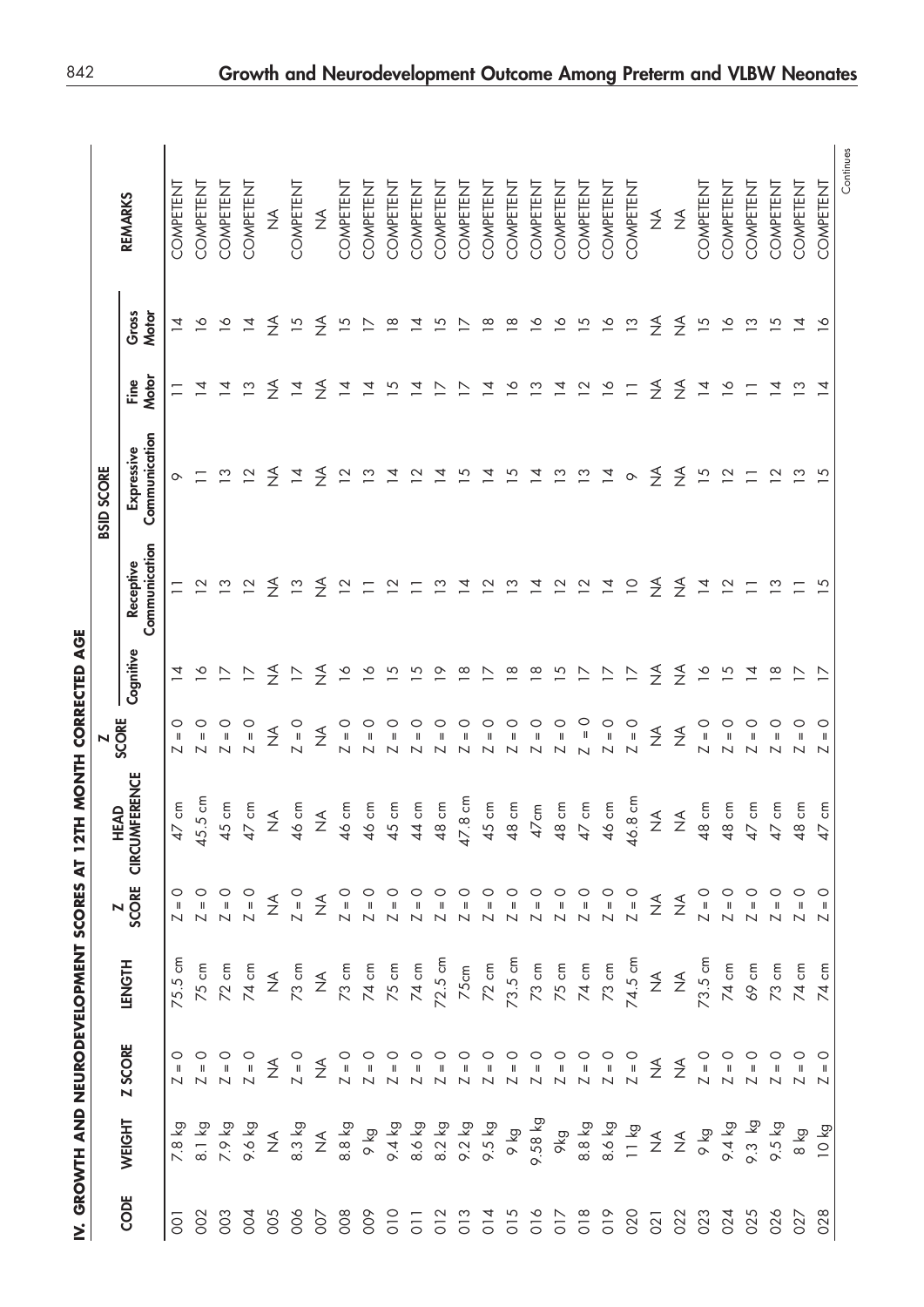|                    | <b>REMARKS</b>              | COMPETENT     | $\frac{1}{2}$    | COMPETENT                                                                                                                                                                                                                                                                                                                                                                                                                                                                                                                                    | COMPETENT                   | MERGING RISK    | <b>COMPETENT</b> |
|--------------------|-----------------------------|---------------|------------------|----------------------------------------------------------------------------------------------------------------------------------------------------------------------------------------------------------------------------------------------------------------------------------------------------------------------------------------------------------------------------------------------------------------------------------------------------------------------------------------------------------------------------------------------|-----------------------------|-----------------|------------------|
| <b>BSID SCORE</b>  | Gross<br>Motor              |               | ≸                | $\tilde{c}$                                                                                                                                                                                                                                                                                                                                                                                                                                                                                                                                  |                             | $\mathbf 2$     | $\mathbf{r}$     |
|                    | Motor<br>Fine               |               | $\frac{1}{2}$    |                                                                                                                                                                                                                                                                                                                                                                                                                                                                                                                                              | $\mathbf{\degree}$          |                 | $\frac{3}{2}$    |
|                    | Communication<br>Expressive |               | $\frac{1}{2}$    |                                                                                                                                                                                                                                                                                                                                                                                                                                                                                                                                              |                             |                 |                  |
|                    | Communication<br>Receptive  |               | ≶                |                                                                                                                                                                                                                                                                                                                                                                                                                                                                                                                                              |                             |                 |                  |
|                    | Cognitive                   | $\frac{8}{1}$ |                  |                                                                                                                                                                                                                                                                                                                                                                                                                                                                                                                                              |                             |                 |                  |
| <b>Z<br/>SCORE</b> |                             | $Z = 0$       | $\frac{1}{2}$    | $\overline{Z} = 0$                                                                                                                                                                                                                                                                                                                                                                                                                                                                                                                           | $\frac{1}{2}$               | $\frac{1}{1}$   | $Z = 0$          |
| HEAD               | CIRCUMFERENCE               | 46 cm         | $\frac{1}{2}$    | 46 cm                                                                                                                                                                                                                                                                                                                                                                                                                                                                                                                                        | 47 cm                       | $47 \text{ cm}$ | 17 cm            |
| SCORE <sup></sup>  |                             | $Z = 0$       |                  | $X = 0$<br>$X = 0$<br>$X = 0$                                                                                                                                                                                                                                                                                                                                                                                                                                                                                                                |                             | $Z = 0$         | $Z = 0$          |
| <b>HONGH</b>       |                             |               |                  |                                                                                                                                                                                                                                                                                                                                                                                                                                                                                                                                              |                             |                 | 75 cm            |
|                    |                             | $Z = 0$       |                  | $\begin{array}{ccccccccc} & \triangle & & \triangle & & \triangle & & \triangle & \\ & \triangle & & \parallel & \parallel & \parallel & \\ & \triangle & & \triangleright & \triangleright & \triangleright & \\ & \triangleright & & \triangleright & \triangleright & \triangleright & \\ & \triangleright & & \triangleright & \triangleright & \triangleright & \\ & \triangleright & & \triangleright & \triangleright & \triangleright & \\ & \triangleright & & \triangleright & \triangleright & \triangleright & \\ & \end{array}$ |                             |                 | $Z = 0$          |
| WEIGHT Z SCORE     |                             | 9.6 kg        | $\sum_{i=1}^{n}$ |                                                                                                                                                                                                                                                                                                                                                                                                                                                                                                                                              | 9.8 kg<br>IO.8 kg<br>8.8 kg |                 | 8.3 kg           |
| CODE               |                             | 029           | 030              |                                                                                                                                                                                                                                                                                                                                                                                                                                                                                                                                              | 031                         | 033             | 034              |